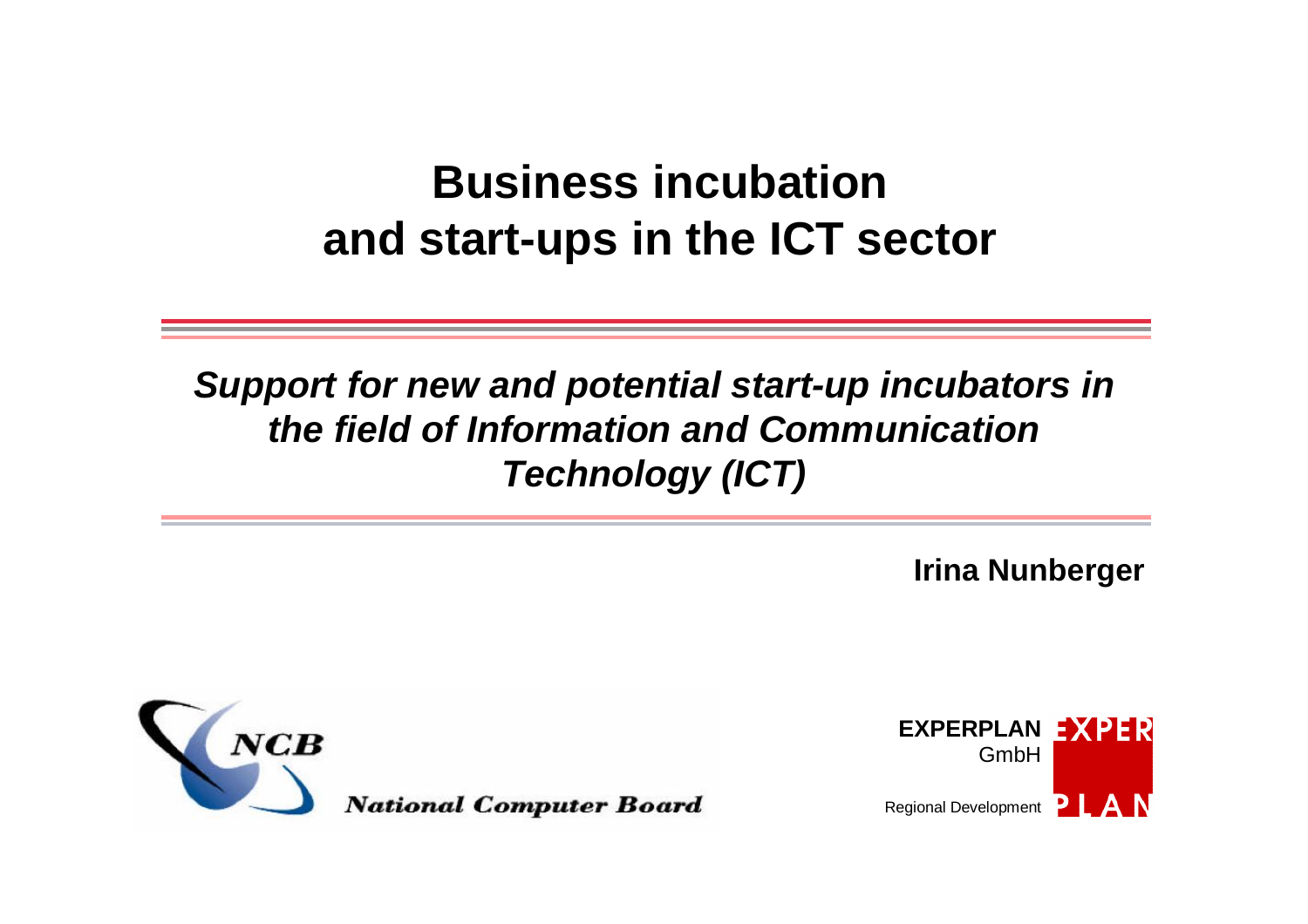### **Definition Business incubators + their relation with the environment**



Source: Dietrich 1996

**EXPER**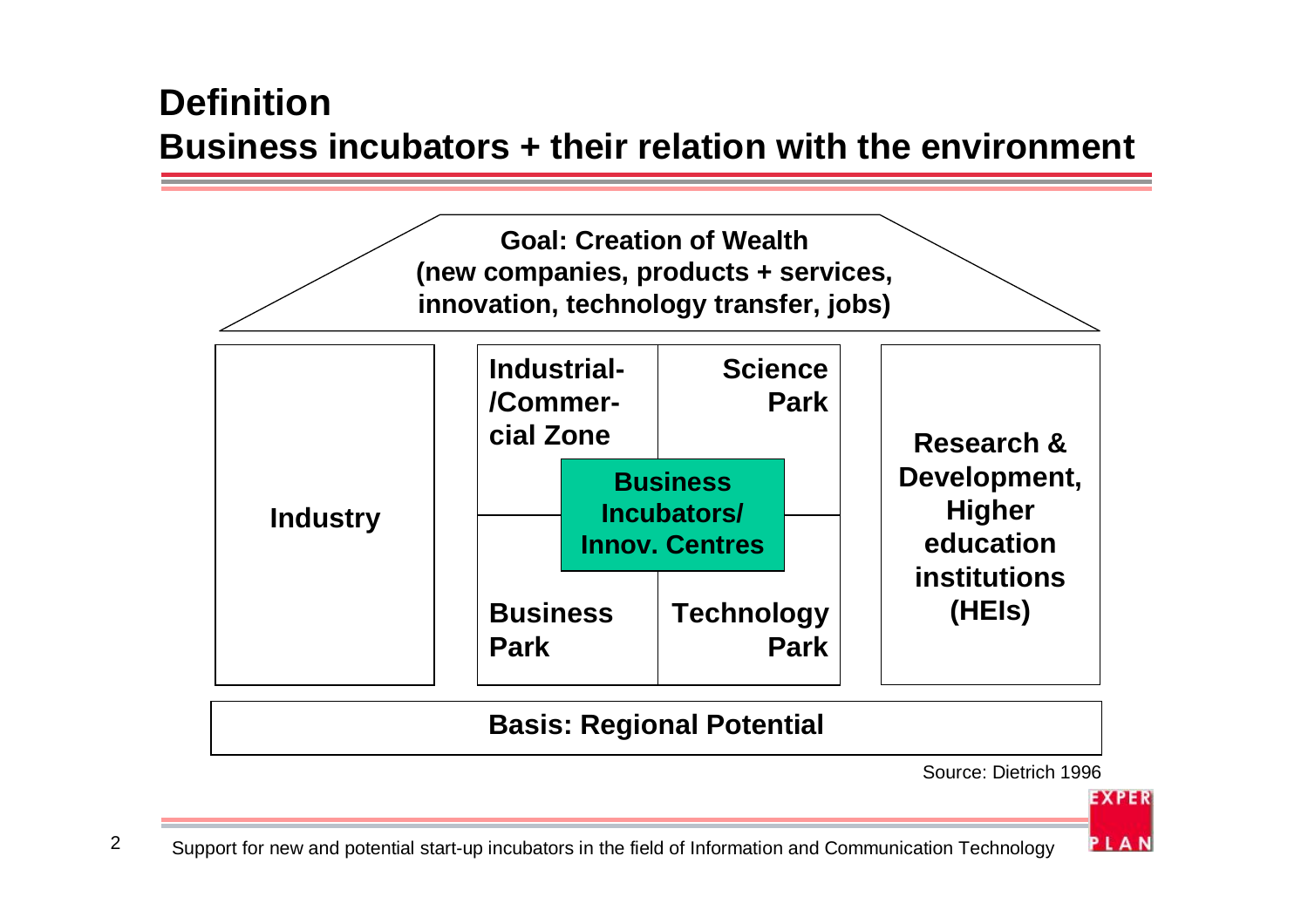# § A full-service incubator will offer:

- § **Incubator space**: offices or workshops, sometimes labs, available on a flexible, affordable + temporary basis (**easy-in + easy-out**), more & more: pre-incubation rooms
- § **Common services**: incl. secretarial support, telephone answering, common reception, mailing facilities, LAN and other office equipment, meeting rooms and (in some cases) **cafeteria**/canteen facilities
- § **Business counselling**, namely 'hands-on' assistance with regard to business planning, training in management skills, access to accounting, legal-, marketing- + financial expertise, + ad hoc advice
- § **Access to finance + specialist advice**: some operate own seed + venture capital funds; access to specialist advice will be provided if an incubator does not have the skills + know-how itself

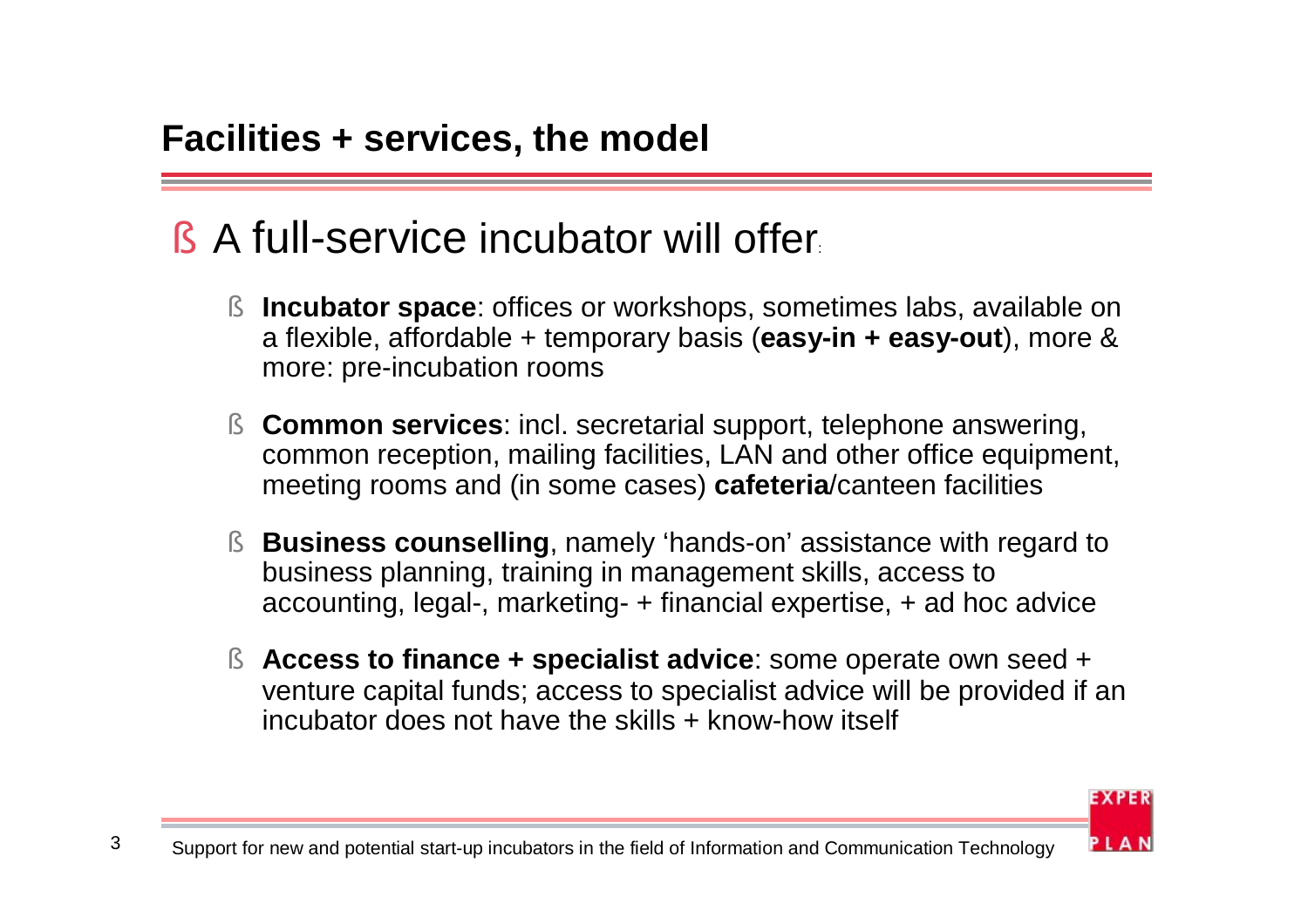# **Factors influencing the role a business incubator can play in a region**

- § Local support
- **§** Promoters from different sources
- § Referring to strengths + weaknesses of the region
- § Type of services already available to businesses in the region
- § Type of R&D being undertaken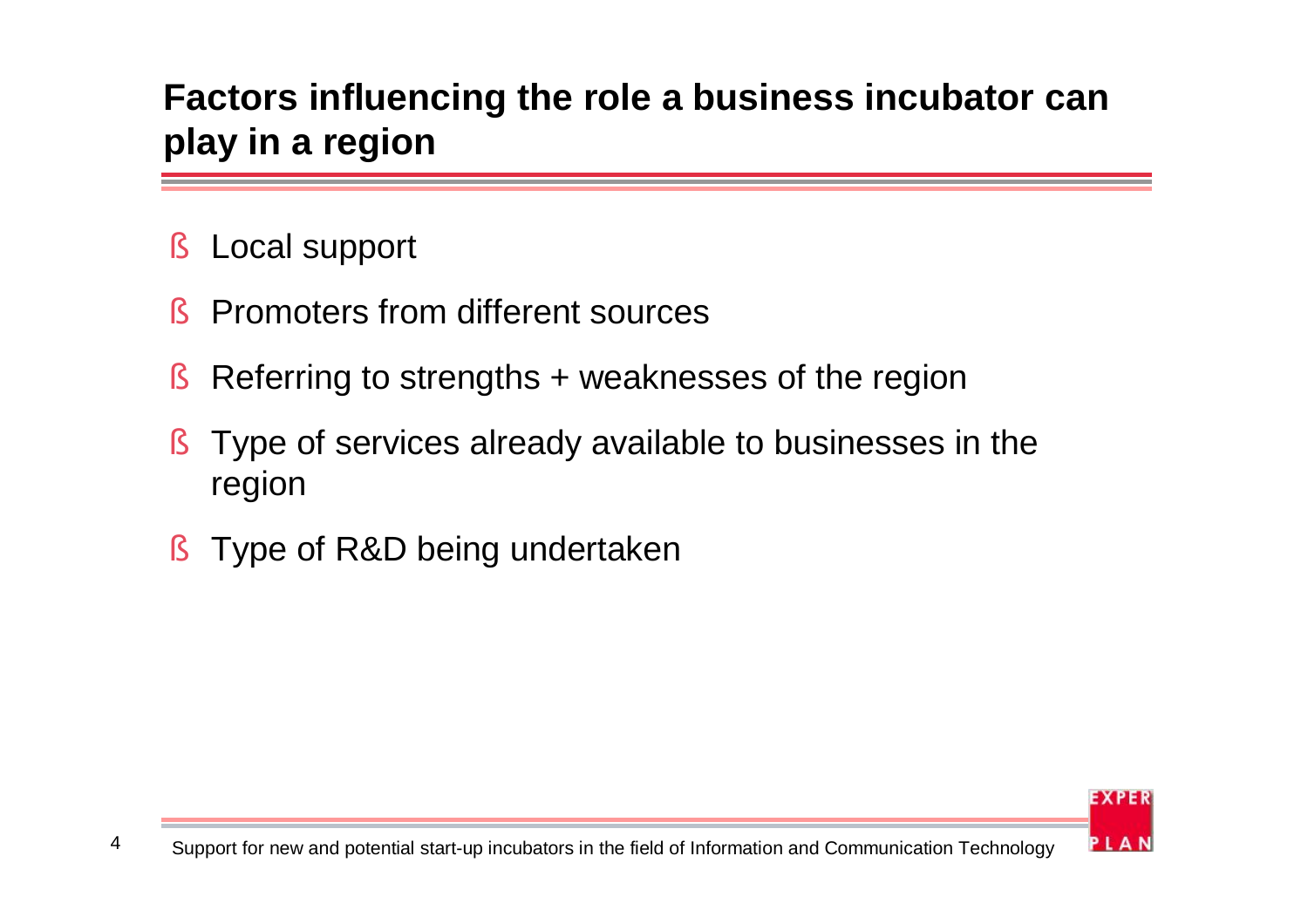# **Role of business incubators in enterprise creation + regional development: Limits**

- § The business incubator is an instrument showing effects in the long run:
	- § it is a **medium-term venture** (with possibly **3-5 years** before it shows sustainable success)
	- § its **impact** will be felt **locally + 15-20 km surrounding**, not nationally + macro-economically
- § Initiatives such as business incubators **make sense only** if
	- § the relationship between entrepreneurship + economic development has been acknowledged and supported
	- § there is **consistency** with the overall economic development strategy

**EXPER**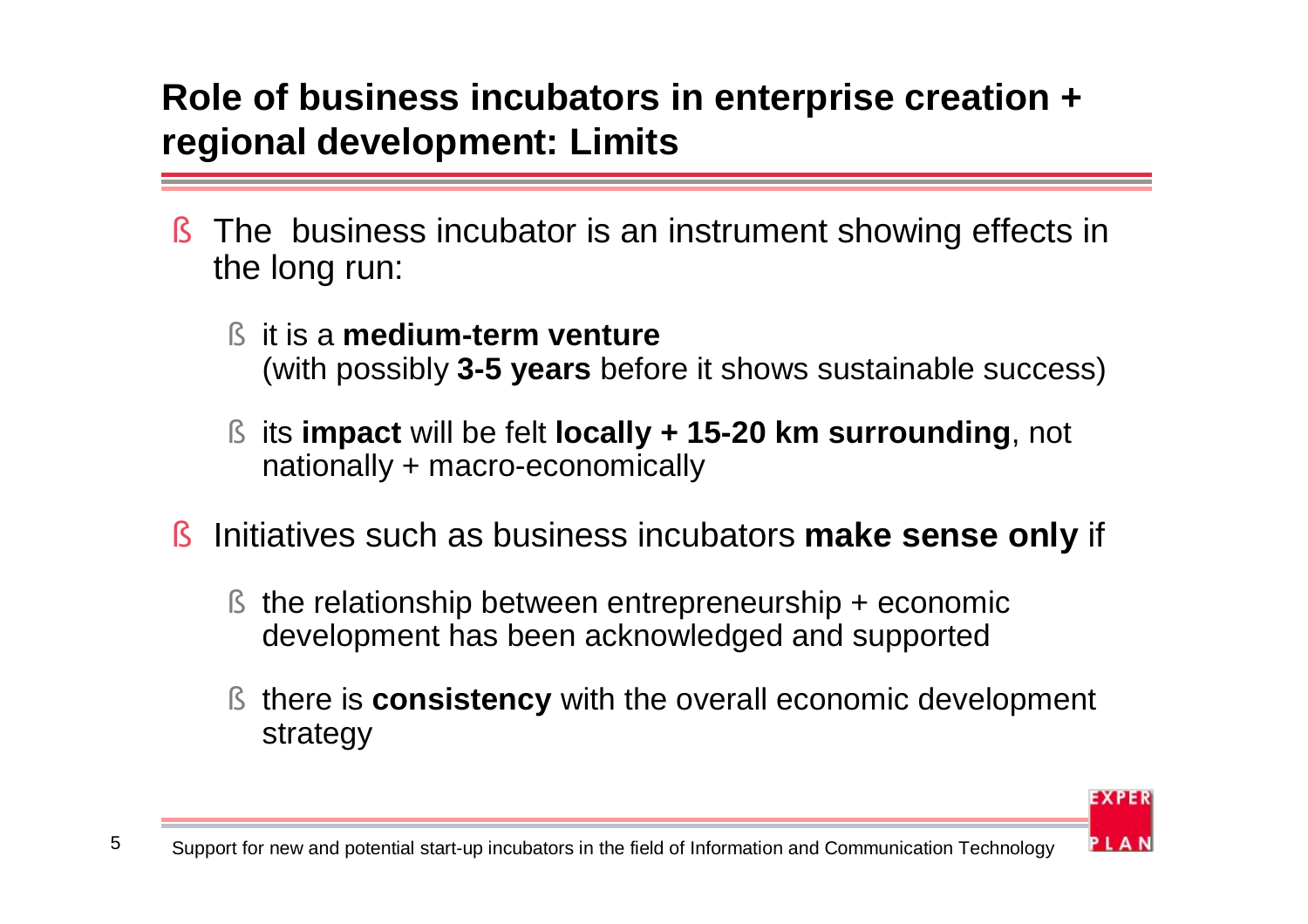# **Start-ups and SME**

- § Start-up starting its entrepreneurial activities (young companies – 1-2 years – newly formed company) or not yet existing
- § Small enterprise < 50 staff, turnover < 10 Mio. EUR (prev. 7 Mio. EUR)
- § Micro enterprise  $-$  < 10 staff, turnover < 2 Mio. EUR (prev. not existing)
- § Medium enterprises < 250 staff, turnover < 50 Mio. EUR (prev. 40 Mio. EUR)
- § Definition: European Commission, recommendation 2003
- § Basis for comparison (other countries) number of staff

**EXPER**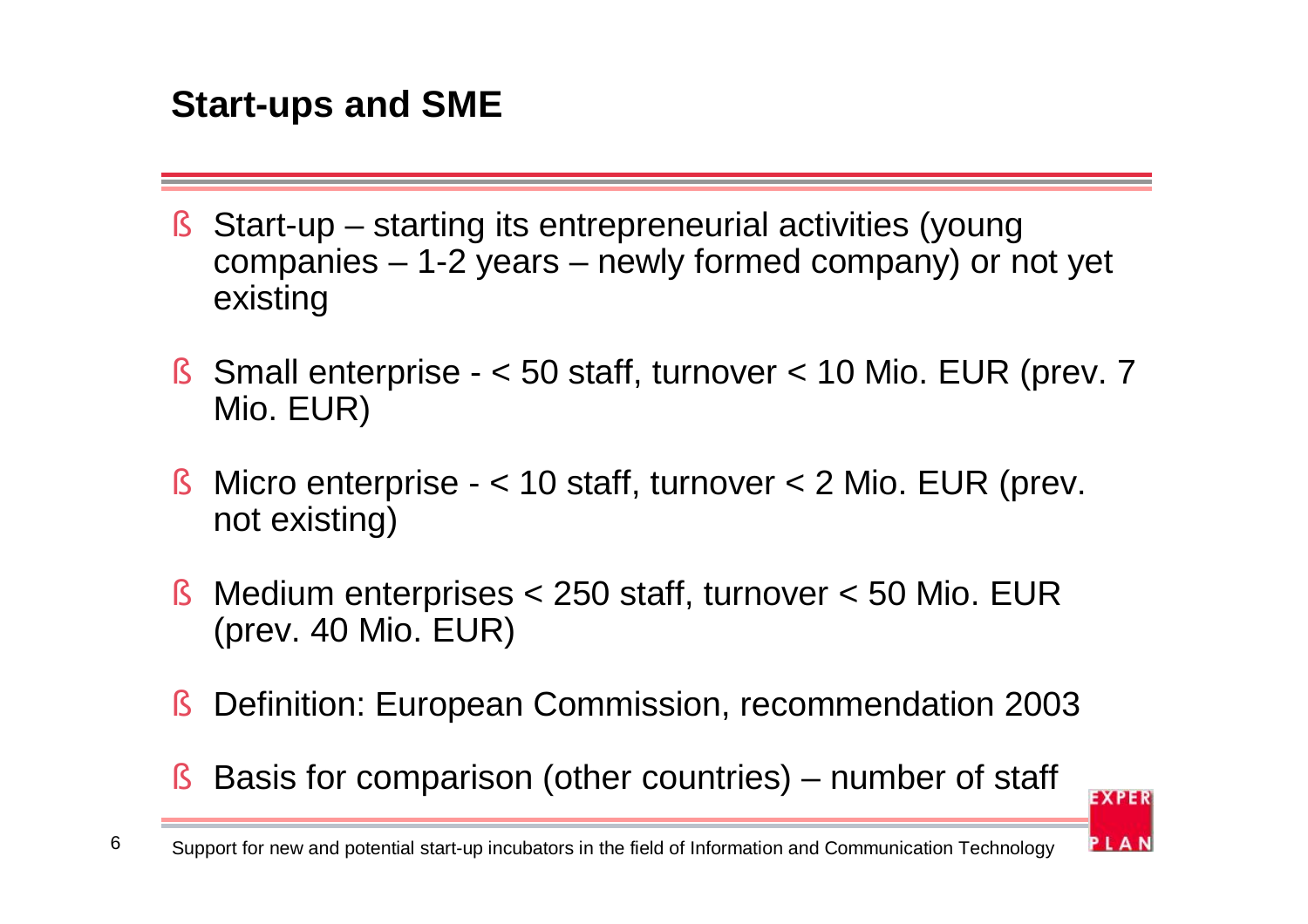# **Start-ups in the ICT sector**

- § Capital intensive availability of seed and venture capital
- § !!! but 79% of start-ups in Germany finance their growth from own returns (branding at weekend) – conventional web-services for third parties
- § Extremely high share of costs regarding to telecommunication services
- § Difficulties in market attraction strong support measures at TBI
- § Qualification (rapid development and growth)
- § Skilled ICT managers at TBI ICT projects management
- § High reactivity of managers at TBI



**EXPER**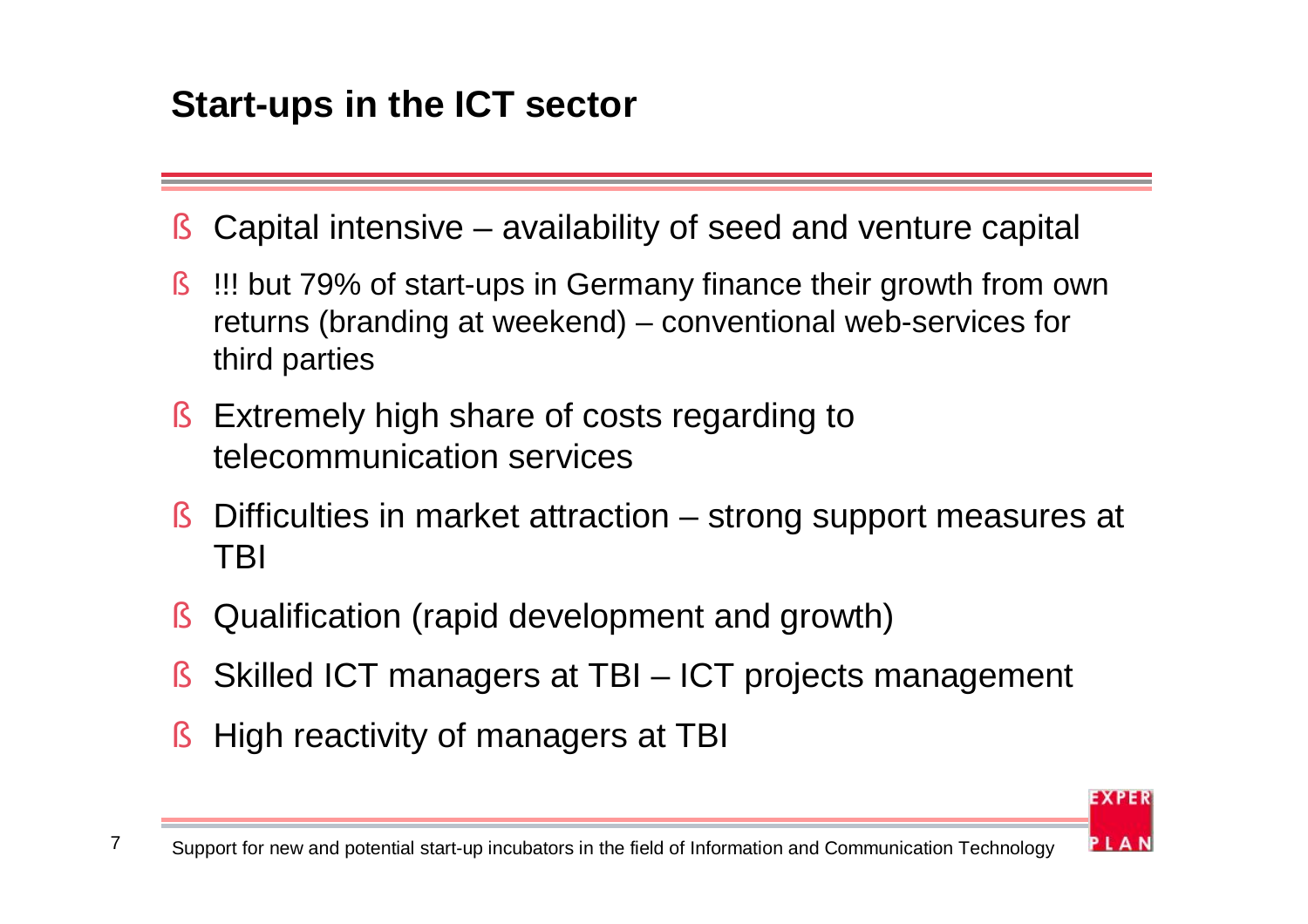# **History First business incubator + origin of the term**

- § First incubation activities in the USA + Western Europe à partitioning space, share services by J. Mancuso
- § **Batavia Industrial Center (BIC):** first business incubator, founded 1959 (Batavia/ State of N.Y.)
- § Still operating (110 tenants, 1000 working places
- § Had much in common with present initiatives in Eastern + Central Europe



Batavia Industrial Centre (N.Y.) [http://www.mancusogroup.com/properties\\_bic.html](http://www.mancusogroup.com/properties_bic.html)

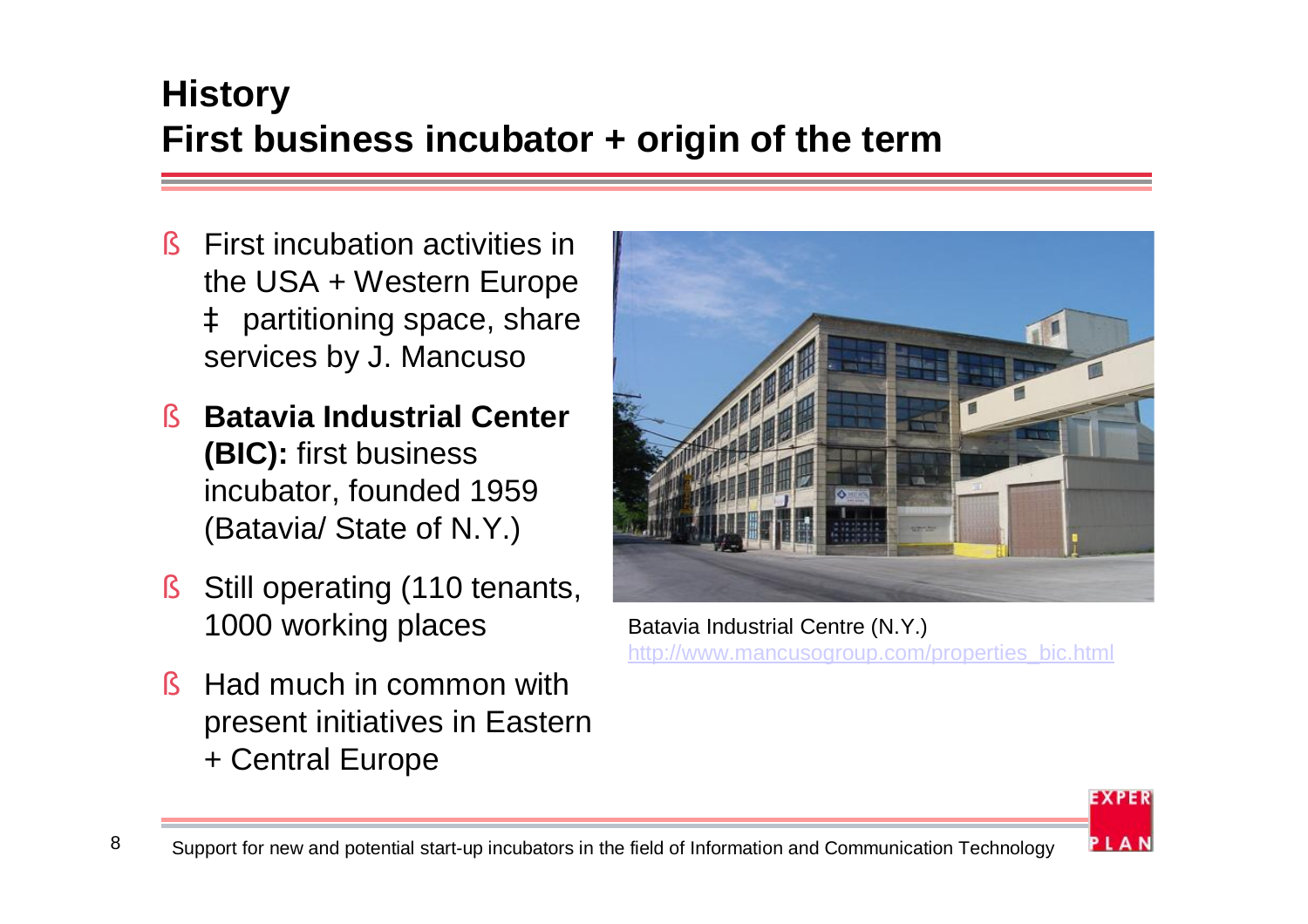# **History Dissemination of the business incubator concept**

- § **European pioneers** in business incubators based on the science park concept + focussing on promoting technologybased start-up companies:
	- § Heriot-Watt University, Edinburgh (1969), Cambridge University

# § **Followed by projects** in

- § Australia (1972)
- § Asia (1974)
- § Scandinavia (1982)
- § Germany (1983) à BIG Berlin
- § Latin America (1986)
- § Eastern + Central Europe (1990) at the same time in Africa
- § Different continents developed quite heterogeneous models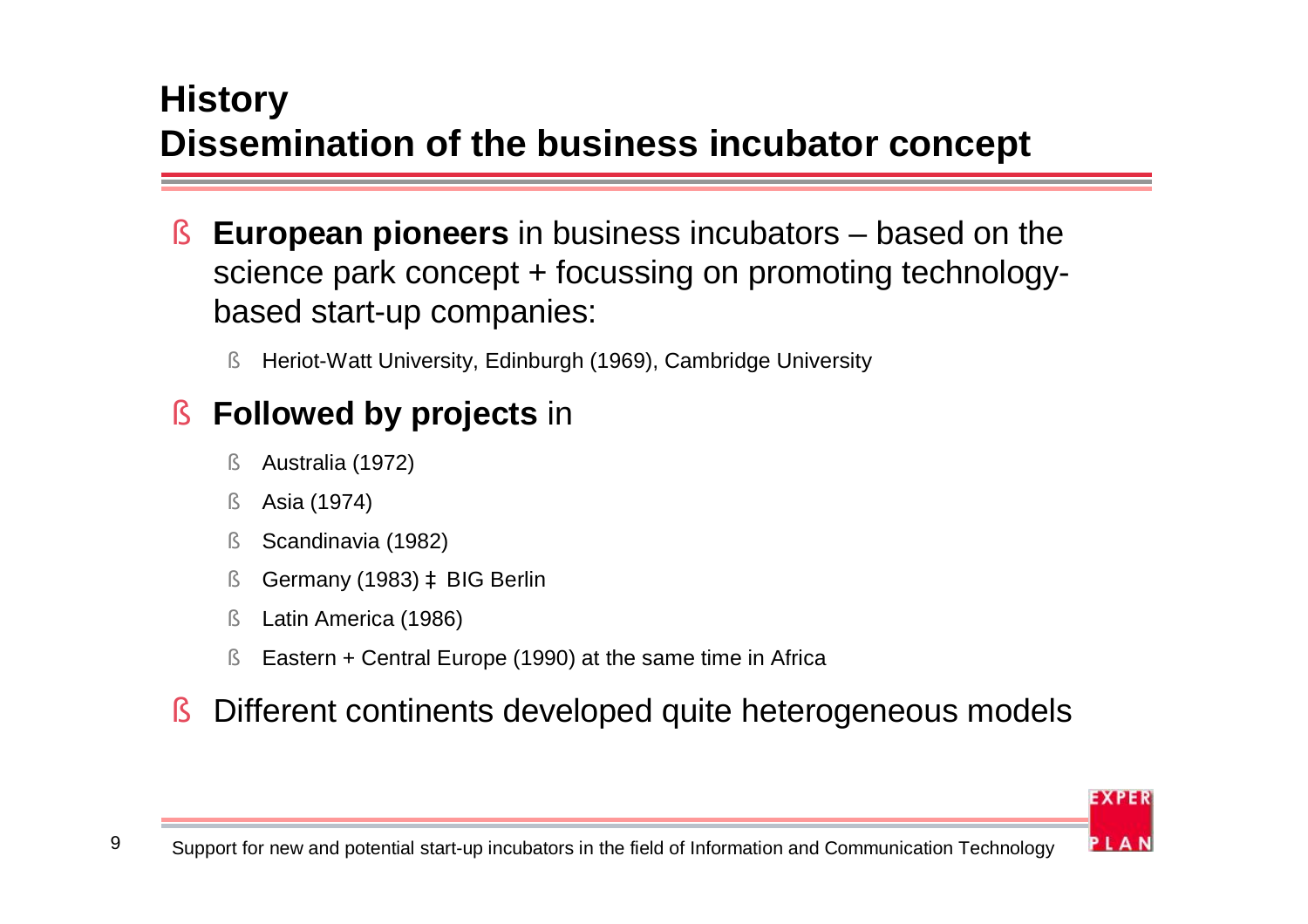# **History** *(cont.)* **Development of the concept in US + Western - Europe**



10 Support for new and potential start-up incubators in the field of Information and Communication Technology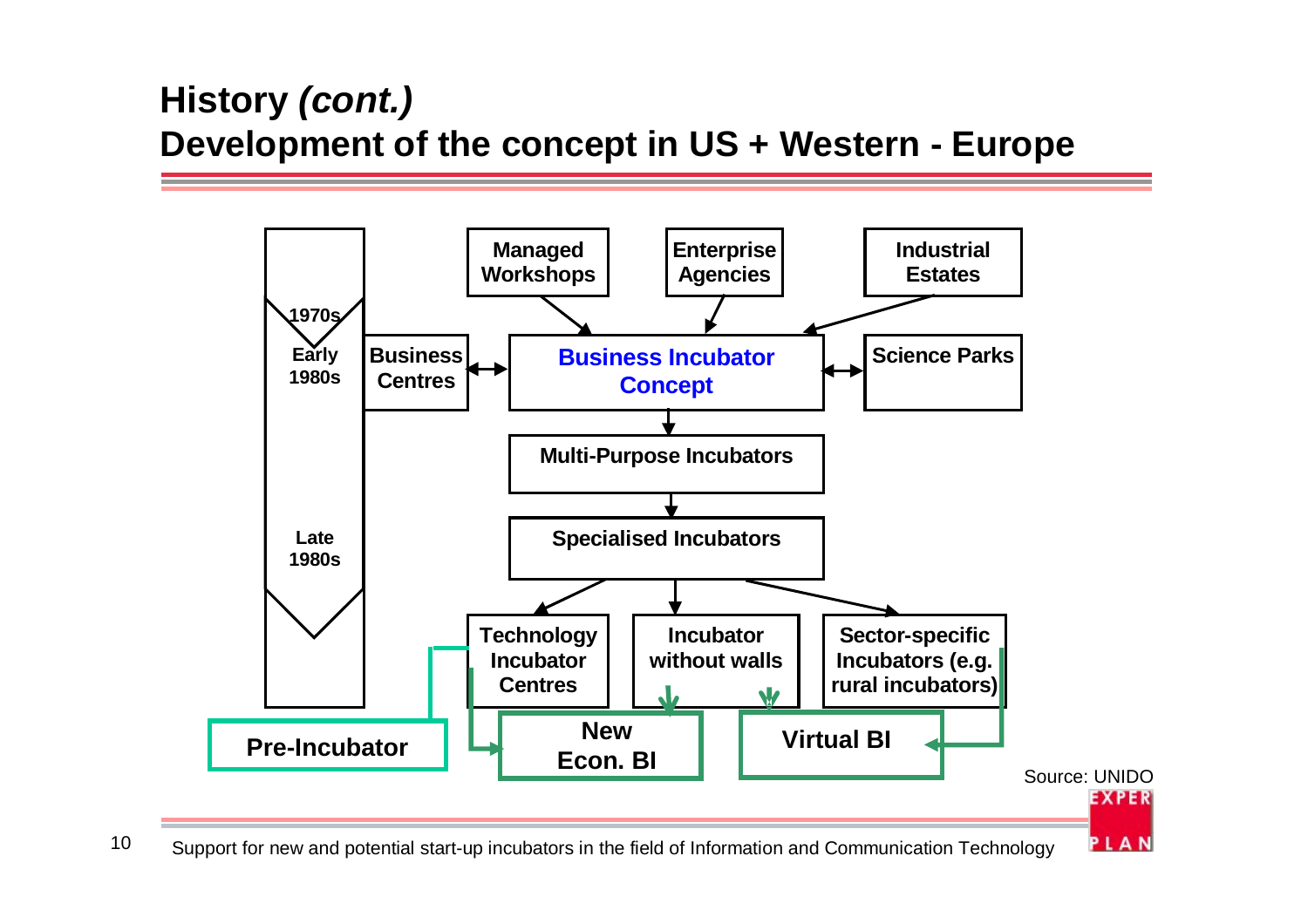#### **Types of business incubators Different forms of categorisation**

§ Categorisation acc. to objectives (2 groups):

| <b>Multi-purpose incubators</b> | <b>Specialised incubators</b> |  |  |
|---------------------------------|-------------------------------|--|--|
| admitting any type of           | focussing on                  |  |  |
| business satisfying             | particular activities         |  |  |
| commercial criteria             | (e.g. technology, sectors)    |  |  |

Source: UNIDO

**EXPER** 

- § Incubators are often integrated **part of a park** structure
- § **Virtual incubator**: new type of incubator; other than the "traditional incubators" , mostly web-based activity
- § **New economy incubator**, exclusively driven by profit interest of venture capital organisations/ bigger companies
- § **Pre-Incubator**, often part of regular incubators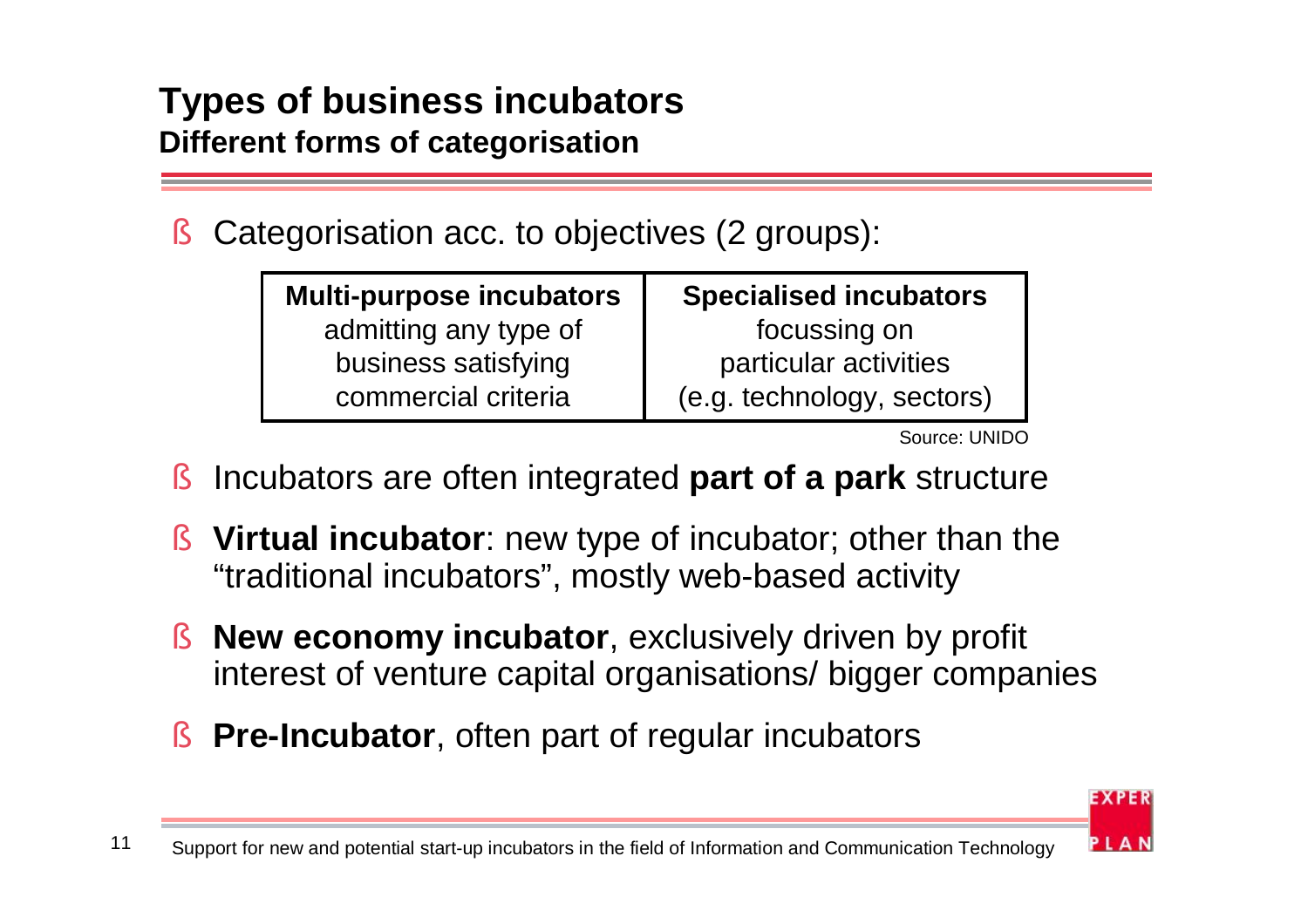# **Placement of business incubators in the scheme of business incubation systems**

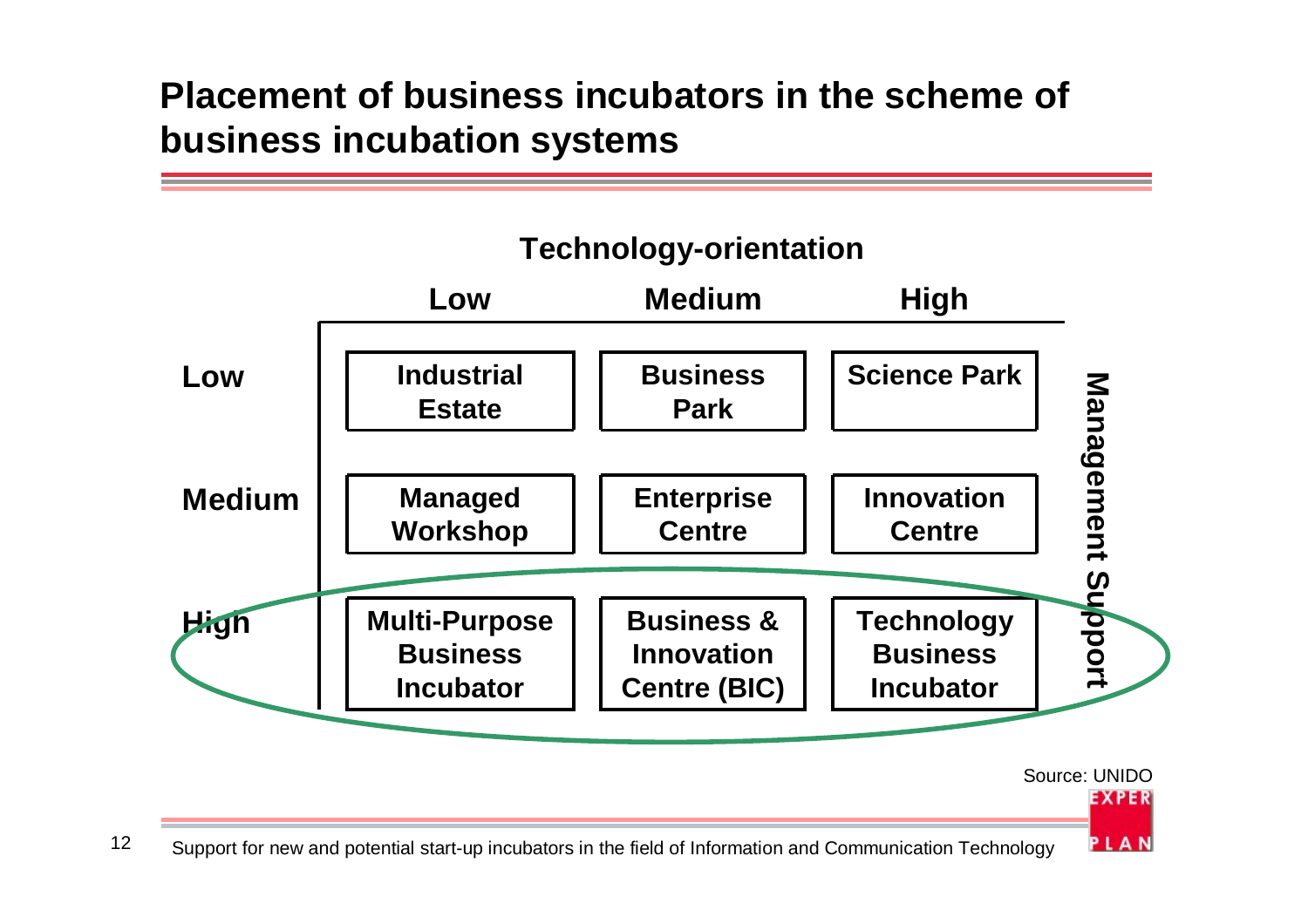# **Dissemination of the business incubator concept**

# § **Today:**

- § approx. 60 associations (international + national) of business + innovation centres or science/ technology parks actively promote the development of new companies + regional economic development
- § more than **4,000 incubators worldwide**

in Europe:

§ around **1,200 incubators generating 30.000 gross new jobs/ year**; results being achieved at an average cost per job to public authorities of around  $4.000 \in \text{net}$ 

(Source: European Commission 2002; newer sources, where available)

**EXPER**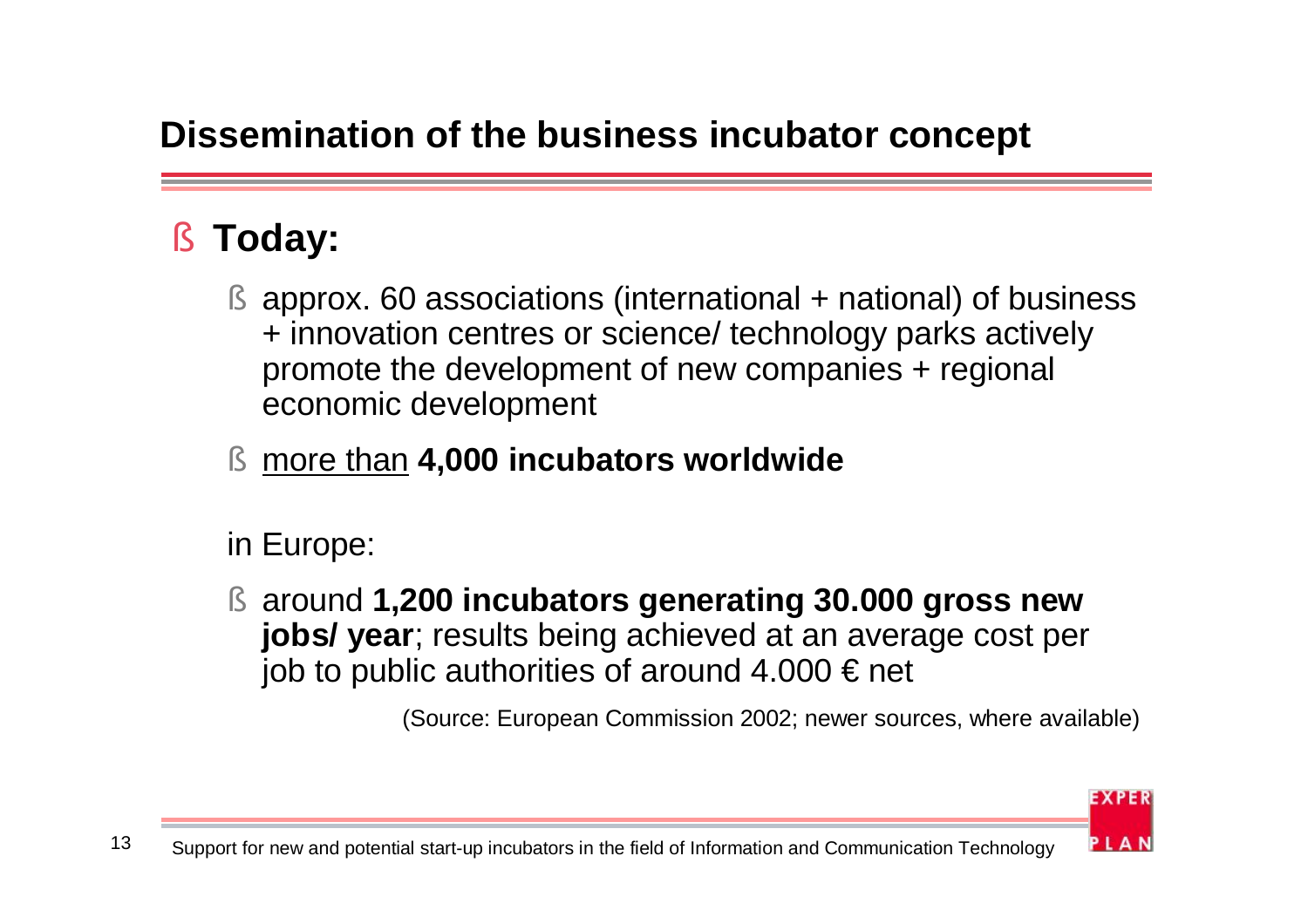# **Dissemination of the business incubator concept**

#### in the US:

- § around **1,000 incubators** which assisted more than 35,000 start-up companies that provided full-time employment for nearly 82,000 workers and generated annual earnings of more than \$7 billion
- § Publicly supported incubators create jobs at a cost of about \$1,100 each, whereas other publicly supported job creation mechanisms commonly cost more than \$10,000 per job created.

(NBIA, [http://www.techno-preneur.net/new-timeis/faqs/faqs.htm\)](http://www.techno-preneur.net/new-timeis/faqs/faqs.htm)

**EXPER**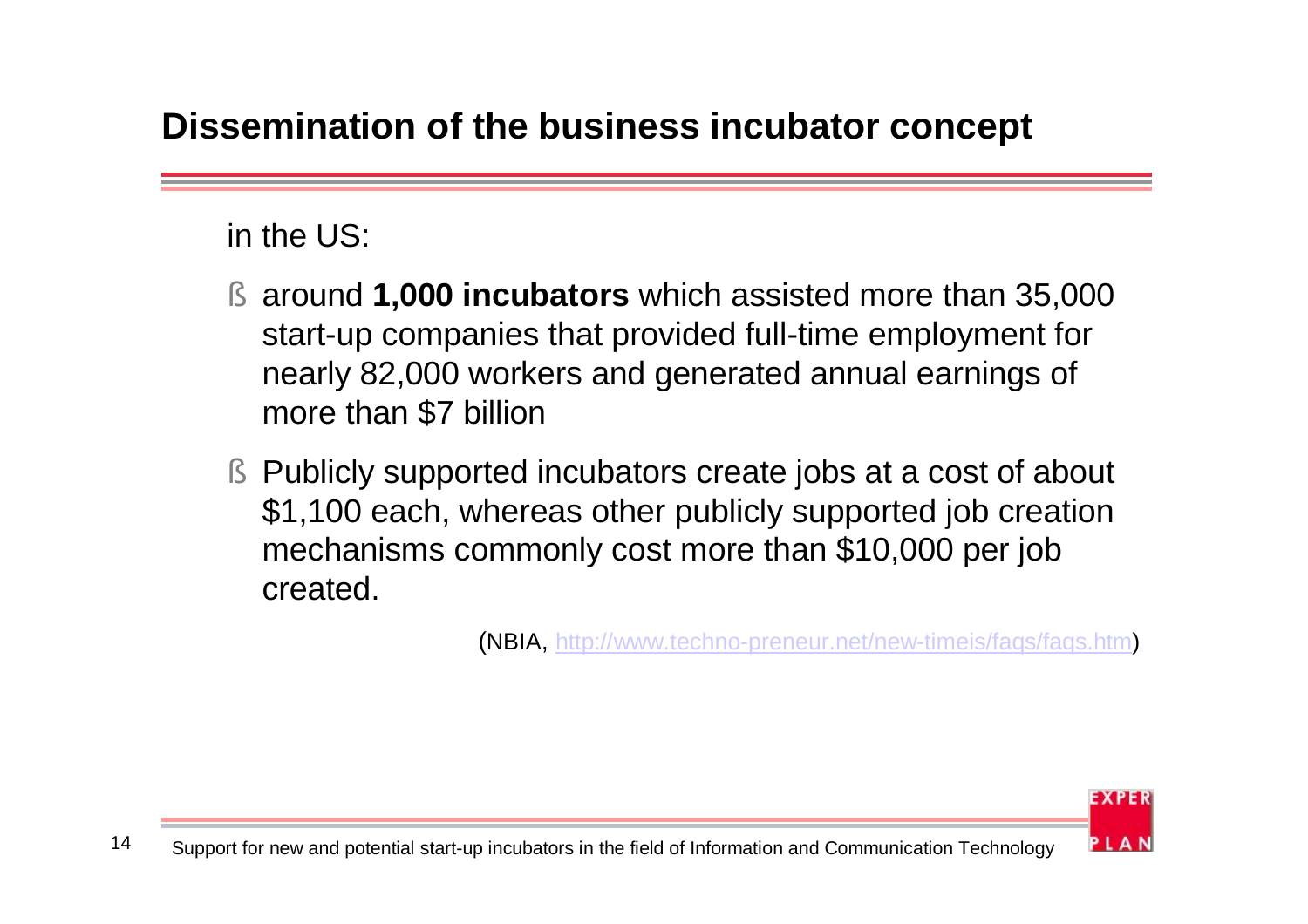# **Dissemination of the business incubator concept**

in Asian countries:

#### § total of **1,152 incubators with 6,177 incubator graduates**

|                     | China | Japan | Korea | <b>Taiwan</b> | Singa-<br>pore | Hong<br>Kong    | India | <b>Total</b> |
|---------------------|-------|-------|-------|---------------|----------------|-----------------|-------|--------------|
| Non-profit          | 460   | 159   | 322   | 59            | 42             | 4               | 25    | 1,071        |
| For-profit          |       | 44    | 11    | 5             | 13             | 2               | 6     | 81           |
| <b>Total</b>        | 460   | 203   | 333   | 64            | 55             | $6\phantom{1}6$ | 31    | 1,152        |
| Incub.<br>graduates | 3,887 | 800   | 1,234 | 190           |                | 66              |       | 6,177        |

Hong KIM, President, KOBIA (2003):The Improvement of Asian Business Incubation.

**EXPER**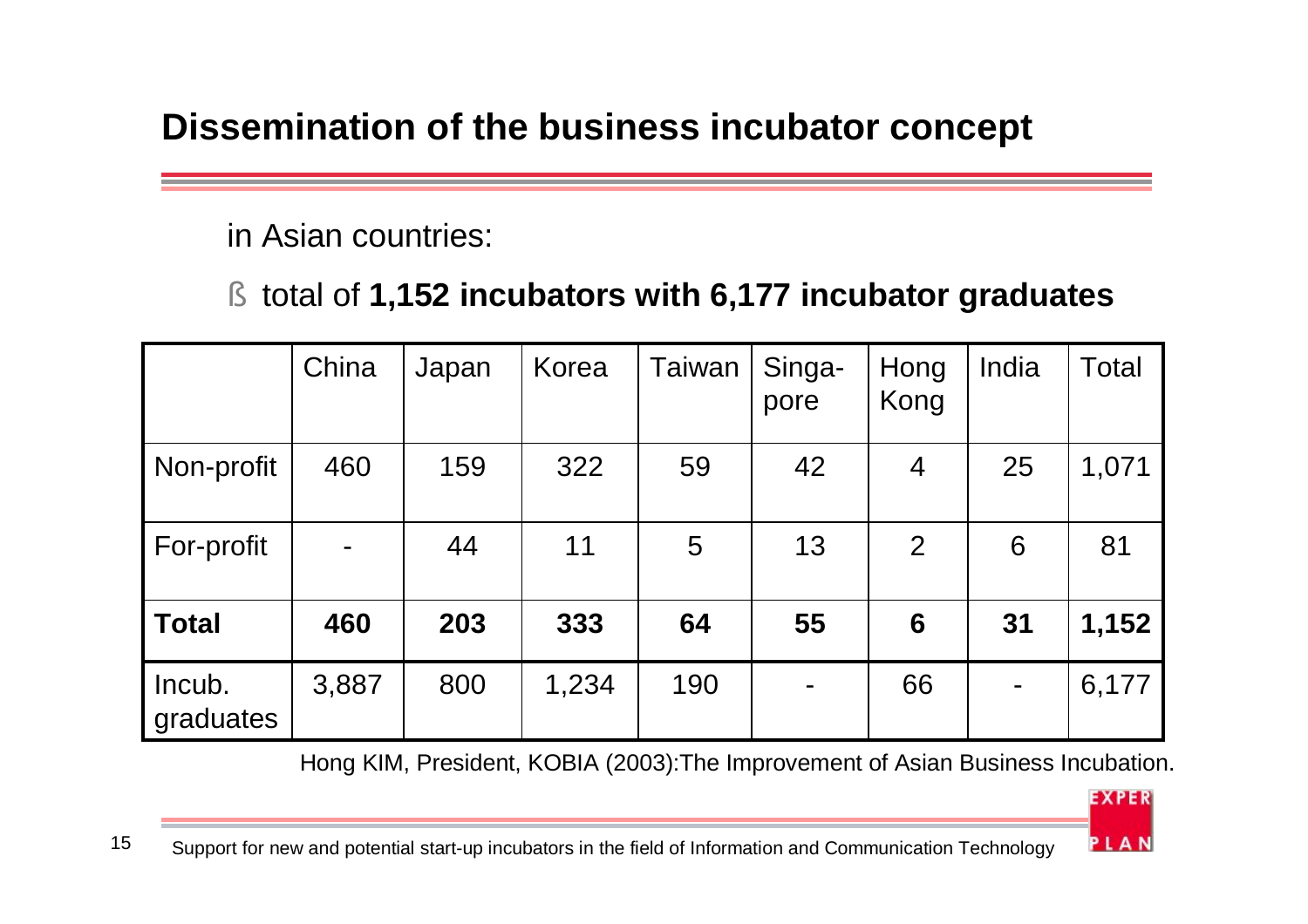#### **Ratio of business incubators to SMEs in EU states**

| <b>Member State</b> | A – No. Incubators | $B - No.$ SMEs | <b>Ratio A:B</b> |
|---------------------|--------------------|----------------|------------------|
| Austria             | 63                 | 237,000        | 1:3,000          |
| <b>Belgium</b>      | 131                | 594,000        | 1:45,000         |
| <b>Denmark</b>      | 7                  | 235,000        | 1:33,000         |
| France              | 192                | 2,166,000      | 1:11,000         |
| Finland             | 26                 | 180,000        | 1:7,000          |
| Germany             | 600                | 3,334,000      | 1:6,000          |
| Greece              |                    | 747,000        | 1:106,000        |
| Ireland             | 6                  | 160,000        | 1:26,000         |
| Italy               | 45                 | 3,251,000      | 1:72,000         |
| Luxembourg          | $\overline{2}$     | 18,000         | 1:9,000          |
| <b>Netherlands</b>  | 6                  | 550,000        | 1:91,000         |
| Portugal            | 23                 | 656,000        | 1:28,000         |
| Sweden              | 39                 | 243,000        | 1:6,000          |
| Spain               | 38                 | 2,349,000      | 1:61,000         |
| <b>UK</b>           | 144                | 3,355,000      | 1:23,000         |
| <b>EU 15</b>        | 1.211              | 18,025,000     | 1:17,000         |

PLAN

16 Support for new and potential start-up incubators in the field of Information and Communication Technology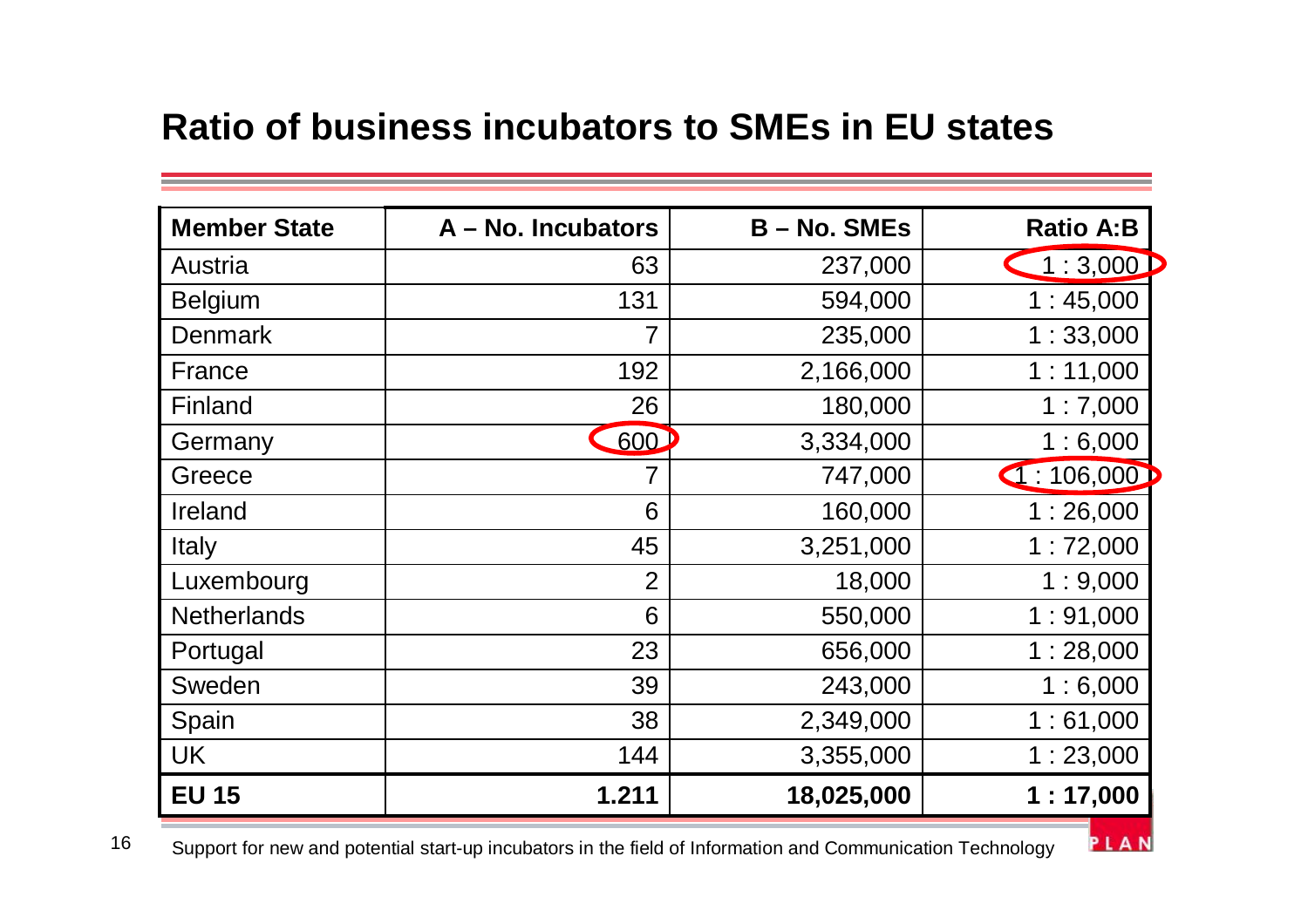# **Business activities in which European business incubators specialise in**

| <b>Business Activities</b>                            | <b>Number</b> | <b>Percentage</b> |  |
|-------------------------------------------------------|---------------|-------------------|--|
| (1) Sales, marketing and distribution                 | 5             | 0.4               |  |
| (2) Business and financial services                   | 8             | 0.6               |  |
| (3) Advanced/ high-tech manufacturing                 | 263           | 18.6              |  |
| (4) Information & communication technologies          | 258           | 18.2              |  |
| (5) Research & development                            | 173           | 12.2              |  |
| (6) Biotechnology/ pharmaceuticals                    | 201           | 14.2              |  |
| (7) Knowledge-based industries/ new economy companies | 162           | 11.5              |  |
| (8) Other manufacturing activities                    | 86            | 6.1               |  |
| (9) Other service activities                          | 124           | 8.8               |  |
| (10) A combination of some/ all of these activities   | 134           | 9.5               |  |
| <b>Total</b> (multiple responses possible)            | 1,414         | 100.0             |  |

*(Source: CSES analysis of DG Enterprise, Incubator database)*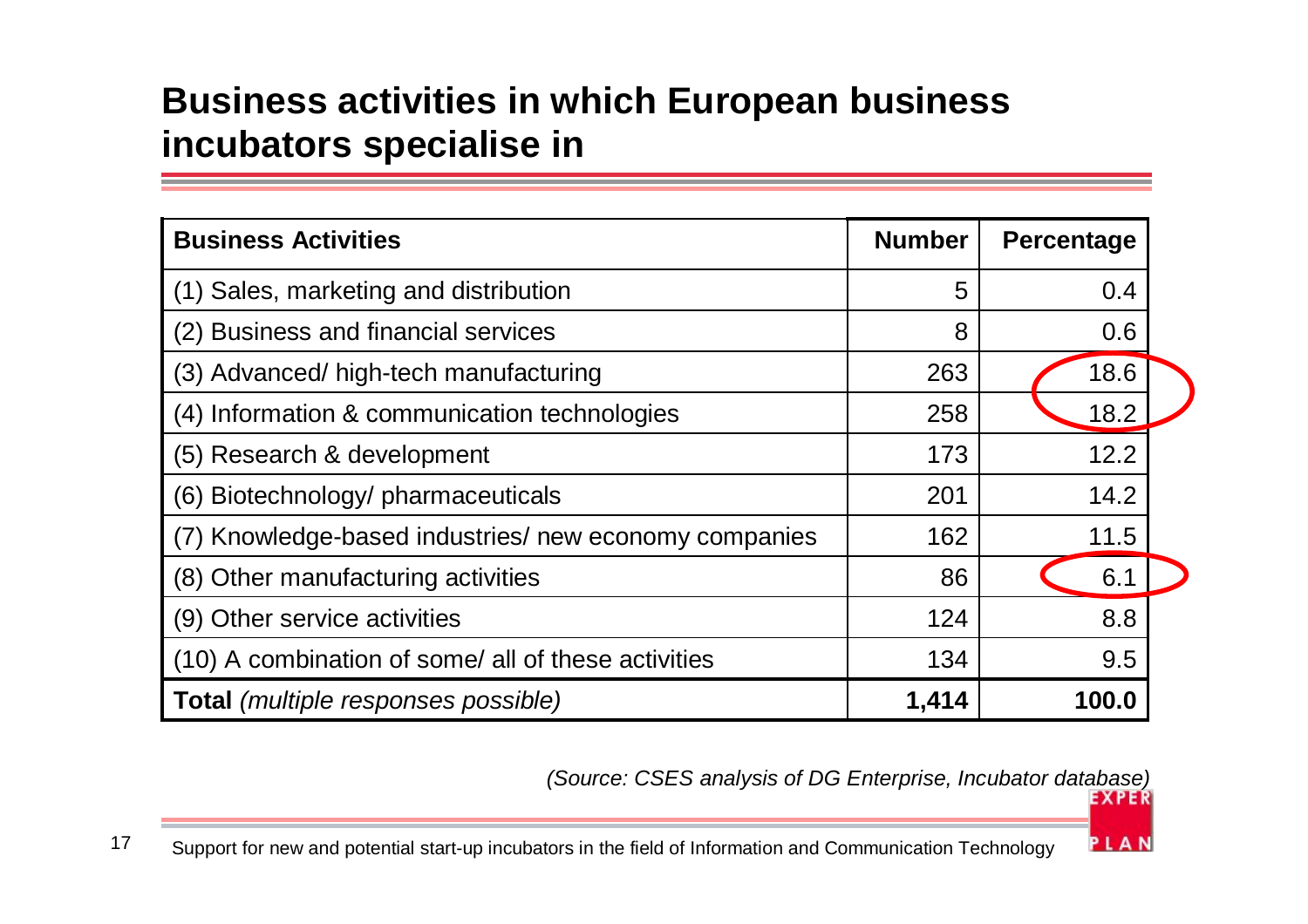# **Examples of business incubators**

#### **Technology business incubator: TZDO – Dortmund Technology Centre**

- § Opened in 1985 + belongs to the largest technology centres Europe-wide
	- § approx. 90 companies, 1.300 work places
	- § size: 70.000 sqm, consists of 8 complexes of buildings
	- § with complete service-package + established network-links to main agents in the region
	- § PPP by local admininistration, chambers and 7 banks
- § **Focus** on existing **technology potentials** in science + economy: Microsystems-technologies, IT, technology-oriented services, electronics, mechanical engineering, logistics, environmental technologies, biomedicine



<http://www.tzdo.de/> <http://www.technologiepark.de>**EXPER**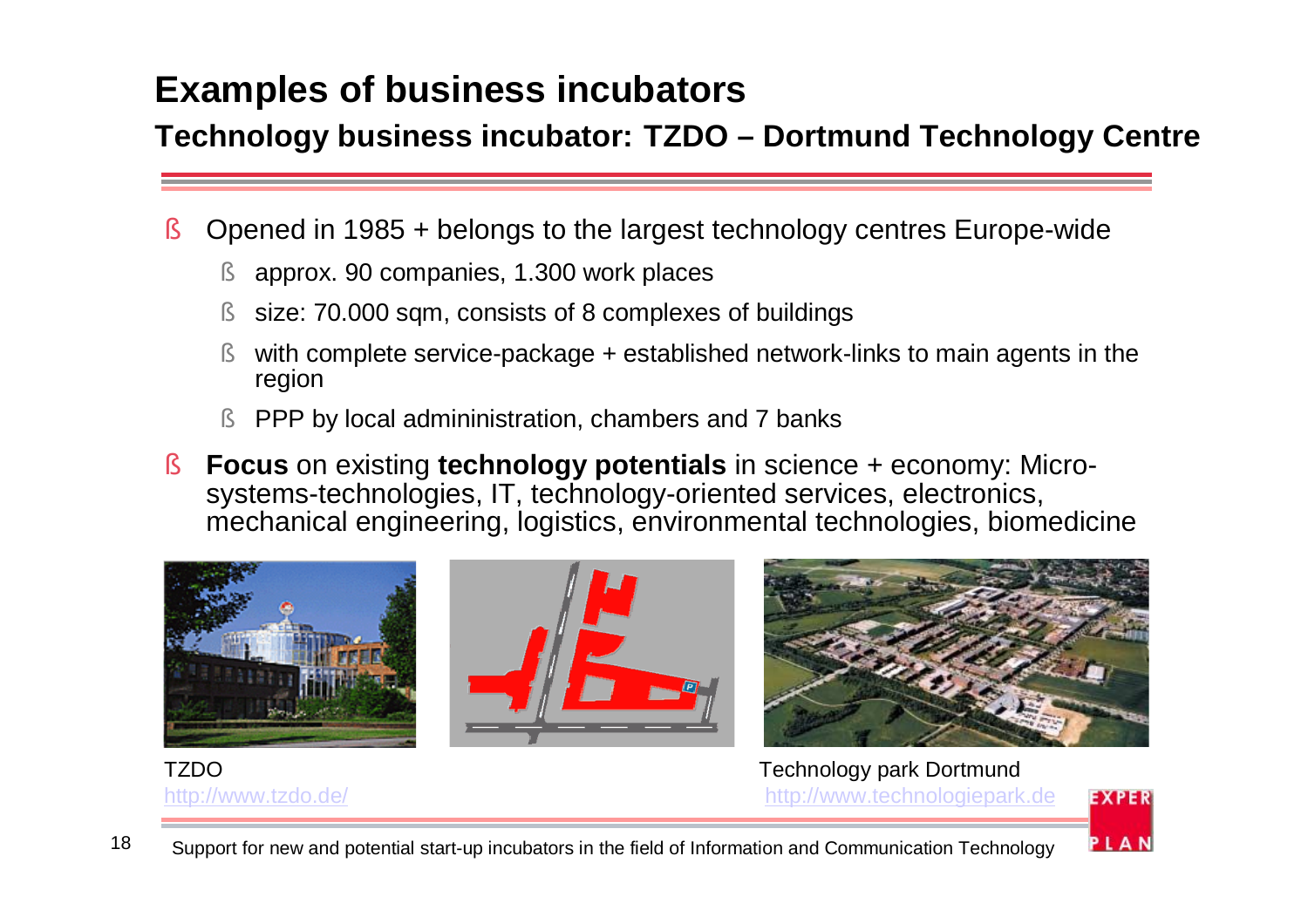#### **Examples of business incubators** *(cont.)* **Virtual incubator: nhvbi**

- § Resource portal:
	- § supporting entrepreneurs, self-employed and small business professionals by connecting
- § Access and Use:
	- § Sources of free business counseling
	- § Sources of business funding
	- § Virtual tools for business planning, financial analysis, and strategy development
	- § Expert advice



<http://www.nhvbi.buzgate.org>

**EXPER**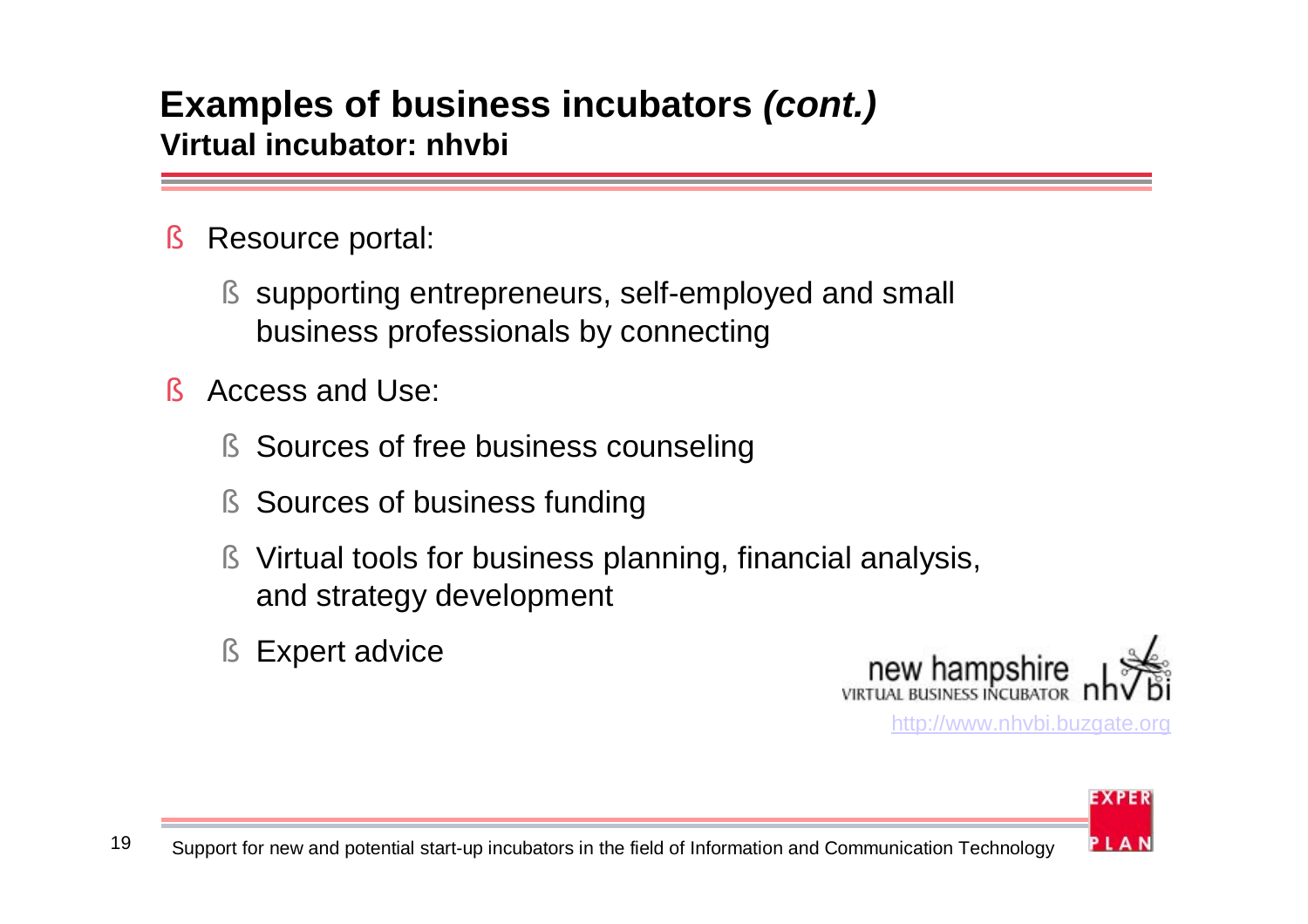#### **Examples of business incubators** *(cont.)* **Software centre Hagenberg, Upper Austria**

- § Founded 1988, located in the Software park Hagenberg
- § Rent able size: 7.200 sqm, enlargement is going on
- § Favourable environment due to location near to on-site research institutes, competence centres + polytechnical university
- § Austrian-wide network provides start-up assistance to entrepreneurs
- § Upper Austria is among the top-networking regions in Europe concerning its **cluster strategies à** key issue: distinctive feature is the importance of a **broader regional technology strategy** in which the incubators are integrated
- § Each centre focuses on particular technologies + clusters



<http://www.softwarepark.co.at>

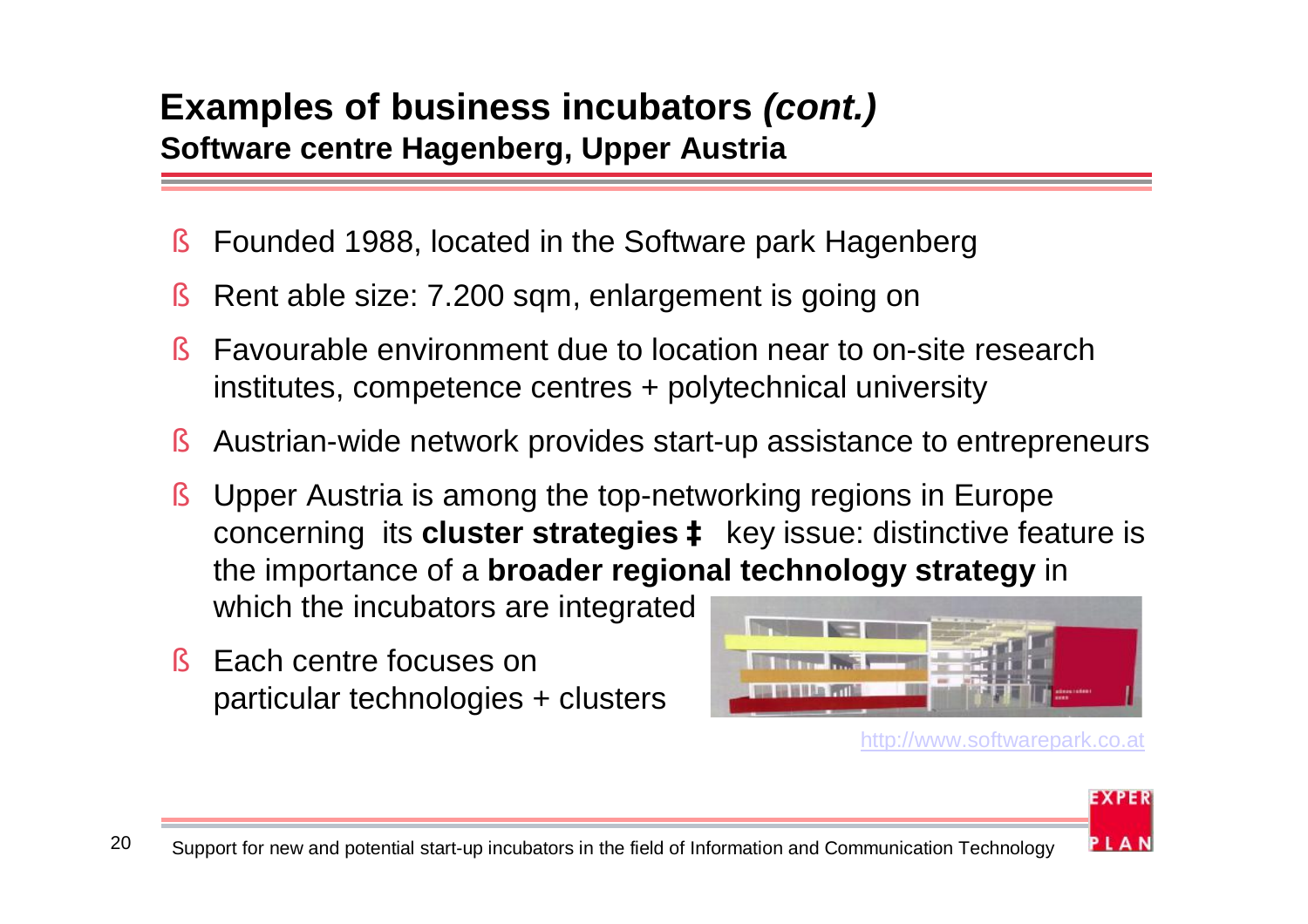**Examples of business incubators** *(cont.)* **Dublin Business Innovation Centre (Dublin BIC) today also: Guiness Enterprise Centre (GEC)**

- § Opened in 2001 initiated due to need for enlargement of the existing EU-BIC in the **disused premises of a former warehouse** from the Guiness Group
- § Joint initiative of public + private sector (PPP of six partners)
- § Focus primarily on: software services oriented businesses, hi-tech prototype engineering, ecommerce, internet + mobile technology development
- § Own seed capital fonds
- § Size: 5.000 sqm
- § 83 companies (2003)
- § Max. tenancy: 33 month





PLAN

[http://www.guinness-enterprisectr.com;](http://www.guinness-enterprisectr.com) <http://www.thedigitalhub.com>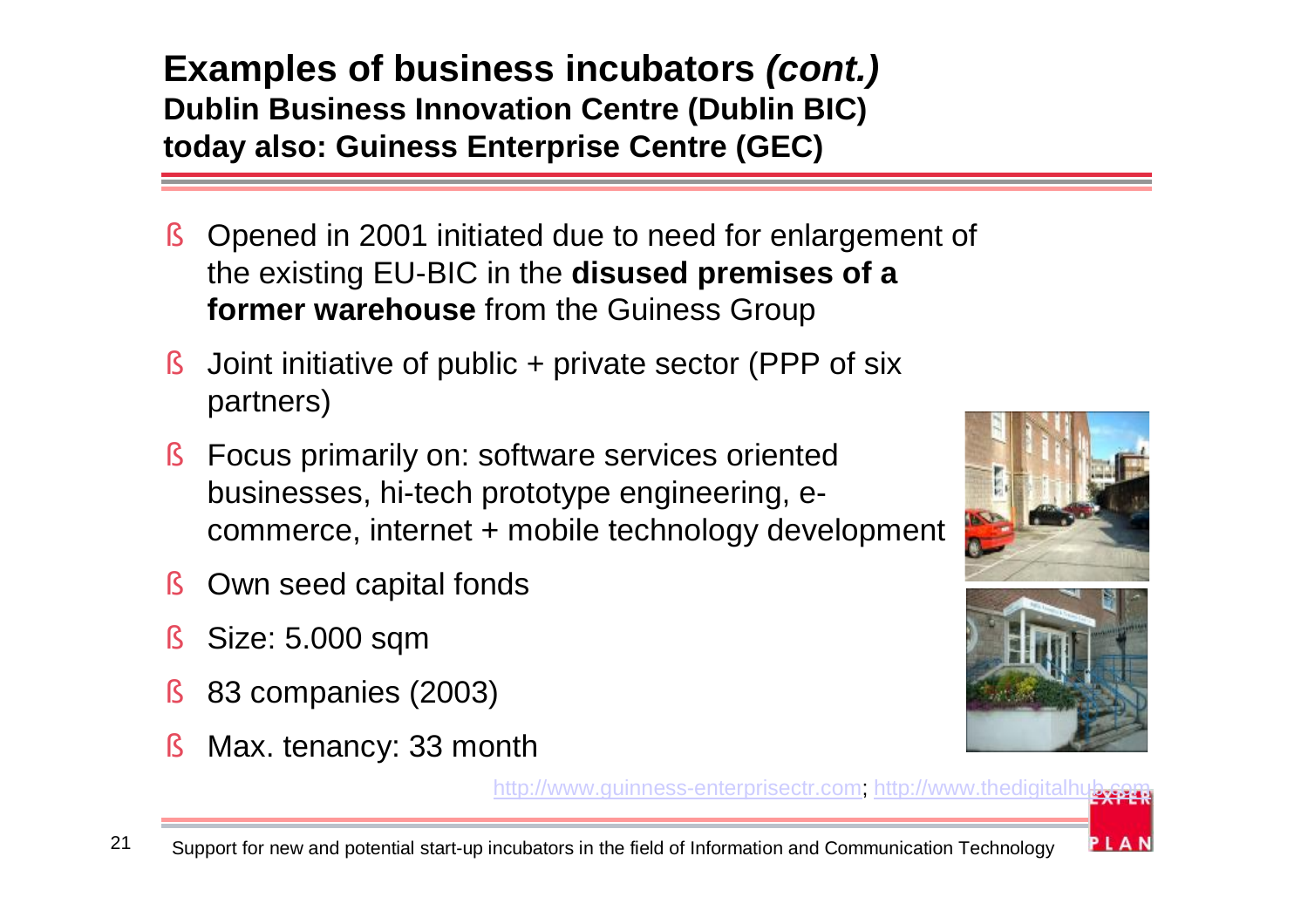#### **Examples of business incubators** *(cont.)* **Innopoli incubators at Otaniemi Science Park, Espoo, Finland**

- § **Innopoli** Opened in 1991; size: 20.000 sqm; focused on hi-tech startups
- § **Innopoli II** Completed 2002; specialised in software; size: 19.500 sqm
- § **Innolinko** Pre-incubator at Innopoli II: early stage companies; support professors + students to transform their business ideas (no rental costs)
- § Tenants at Innopoli: 140 companies employing > 800 people
- § Located in Otaniemi Science Park, one of Europe's largest commercial science parks, outskirts of Helsinki
- § **Main objective** for setting up the incubators: **revitalise the regional economy** severely effected by the decline of traditional industry à Reactive approach

http://www.innopoli.fi/english/

PLAN

22 Support for new and potential start-up incubators in the field of Information and Communication Technology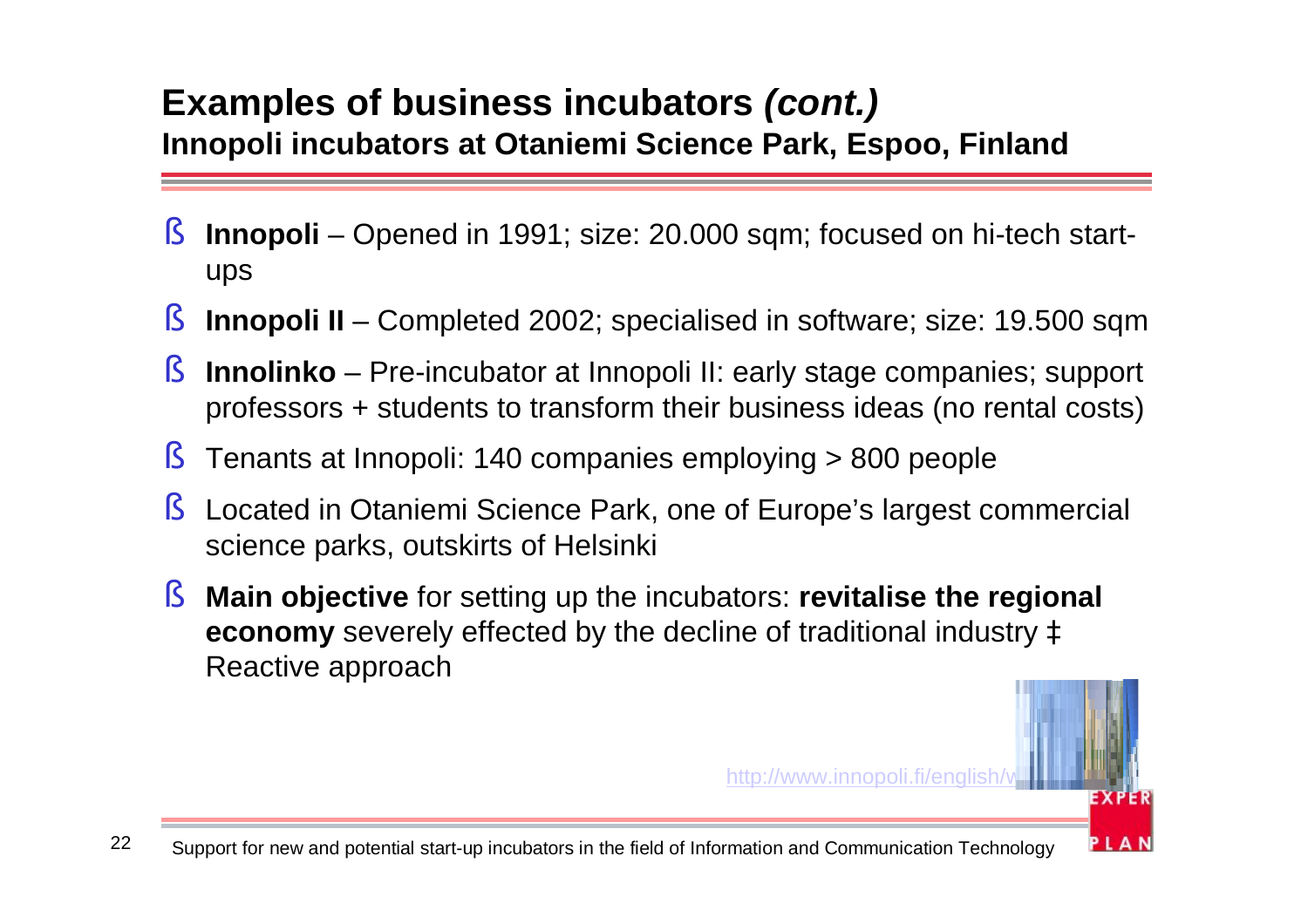#### **Examples from Asian countries: Japan, Kyoto Research Park - Technology Business Incubator**

- § Regarded as a **leading business incubator** and international center for high-tech R&D
- § Privately-owned research park, established in 1987 as a 100% subsidiary of Osaka Gas. Co., Ltd.,
- § Now over **200 tenant companies** and research facilities specializing in fields ranging from life sciences, to business services
- § Park complex has developed into a **cluster** of new media and IT companies with over 45% of tenant companies falling into these categories
- § Total floor space: 1,076,000ft2 [100,000 m²]
- § Average monthly rent: US\$ 3.50/ft2 [US\$ 34/m²]
- § No. of staff: 95



<http://www.krp.co.jp/english/>

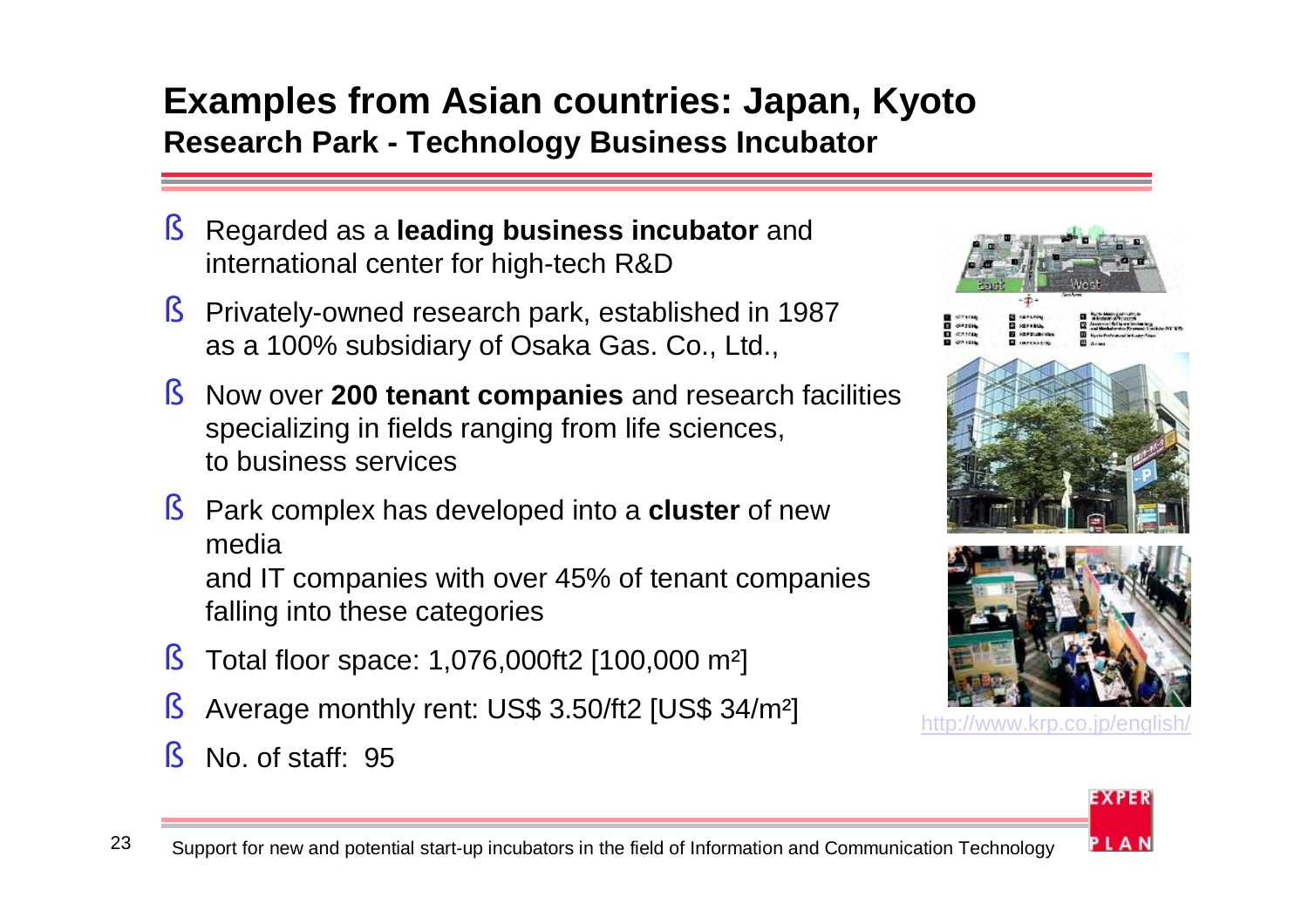#### **Examples from Asian countries: Japan, KRP - Technology Business Incubator (cont.)**

#### § **Business Services:**

Market research, Business matching, Technology matching, Financial advice, Venture Capital Coordination, Introduction to public subsidies, Bookkeeping, Legal services, Incorporation support, General office equipment, Computer services and/or equipment, Secretarial services

#### § **Other Services:**

Infrastructure includes a Data Center, 1 Gigabit LAN, Labs, Meeting rooms, Rental apartments, Catering facilities, Gymnasium, and Conference facilities that host **over 1000 conferences** per year.

#### <http://www.krp.co.jp/english/> **EXPER**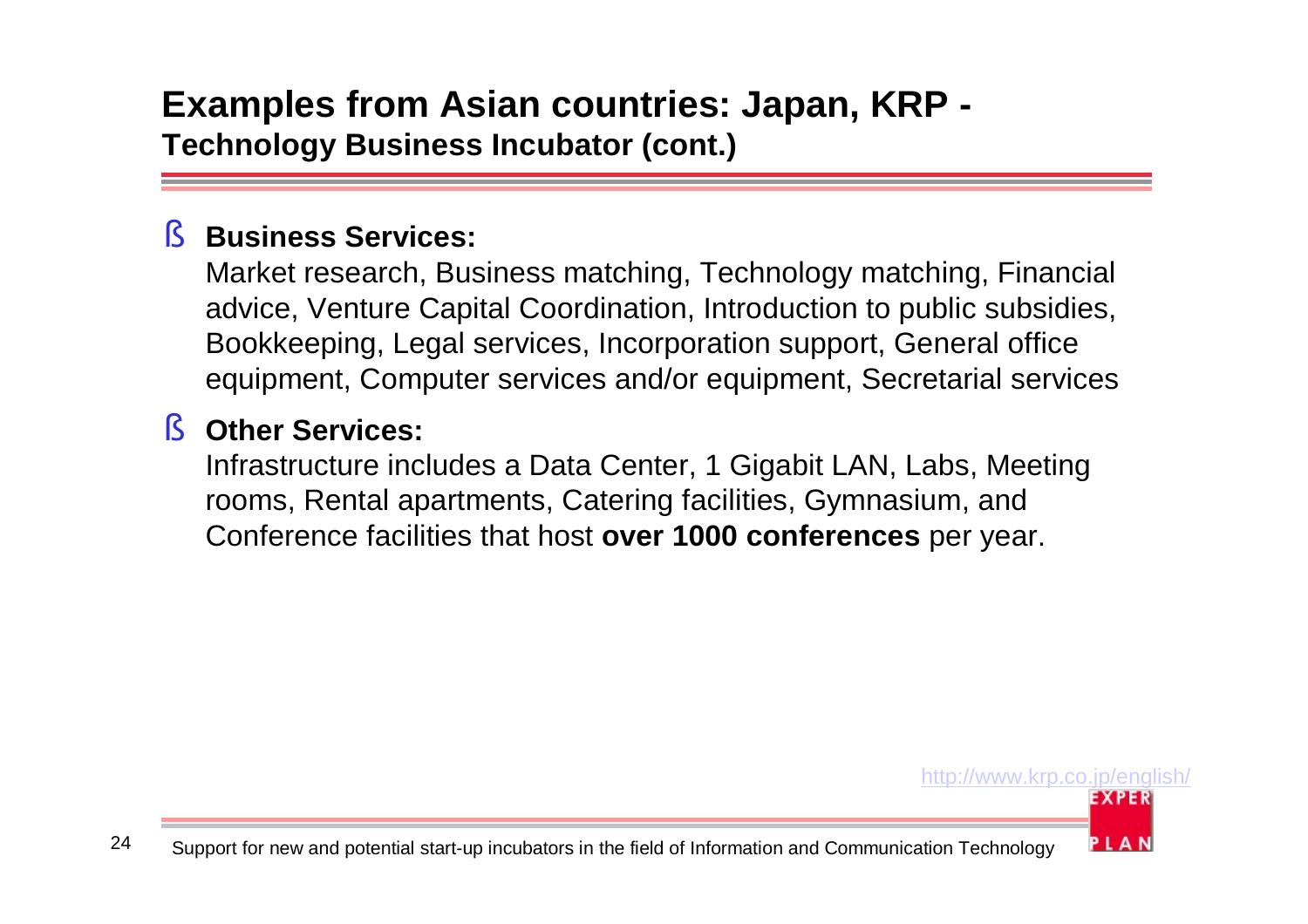# **Key European incubator performance statistics + suggested benchmarks**

| Setting up + operating               | <b>Average</b>                        | Range             | <b>Benchmark</b> |
|--------------------------------------|---------------------------------------|-------------------|------------------|
| Average capital investment cost      | $\text{\textsterling}3.7 \text{ m}$ . | € $1.5 - 22$ m.   | na               |
| Average operating costs              | €480,000 p.a.                         | € 50,000-1.8 mio. | na               |
| % of revenue from public subsidies   | 37%                                   | $0 - 100%$        | 25%              |
| Incubator space                      | 3,200 sqm                             | 90-41,000 sqm     | 2,000-4,000 sqm  |
| Number of incubator tenants          | 27 firms                              | 1-120 firms       | $20 - 30$        |
| <b>Incubator functions</b>           | <b>Average</b>                        | Range             | <b>Benchmark</b> |
| Incubator occupancy rates            | 85%                                   | $9 - 100%$        | 85%              |
| Length of tenancy                    | 35 months                             | $6$ months $-$ no | 3 years          |
|                                      |                                       | max.              |                  |
| Number of management staff           | 2.3 managers                          | 1-9 managers      | 2 managers min.  |
| Ratio of incubator staff: tenants    | 1:14                                  | $1:2 - 1:64$      | $1:10 - 1:20$    |
| % of managers' time advising clients | 39%                                   | $5\% - 80\%$      | 50%              |

Source: Europ. Commission

**EXPER** 

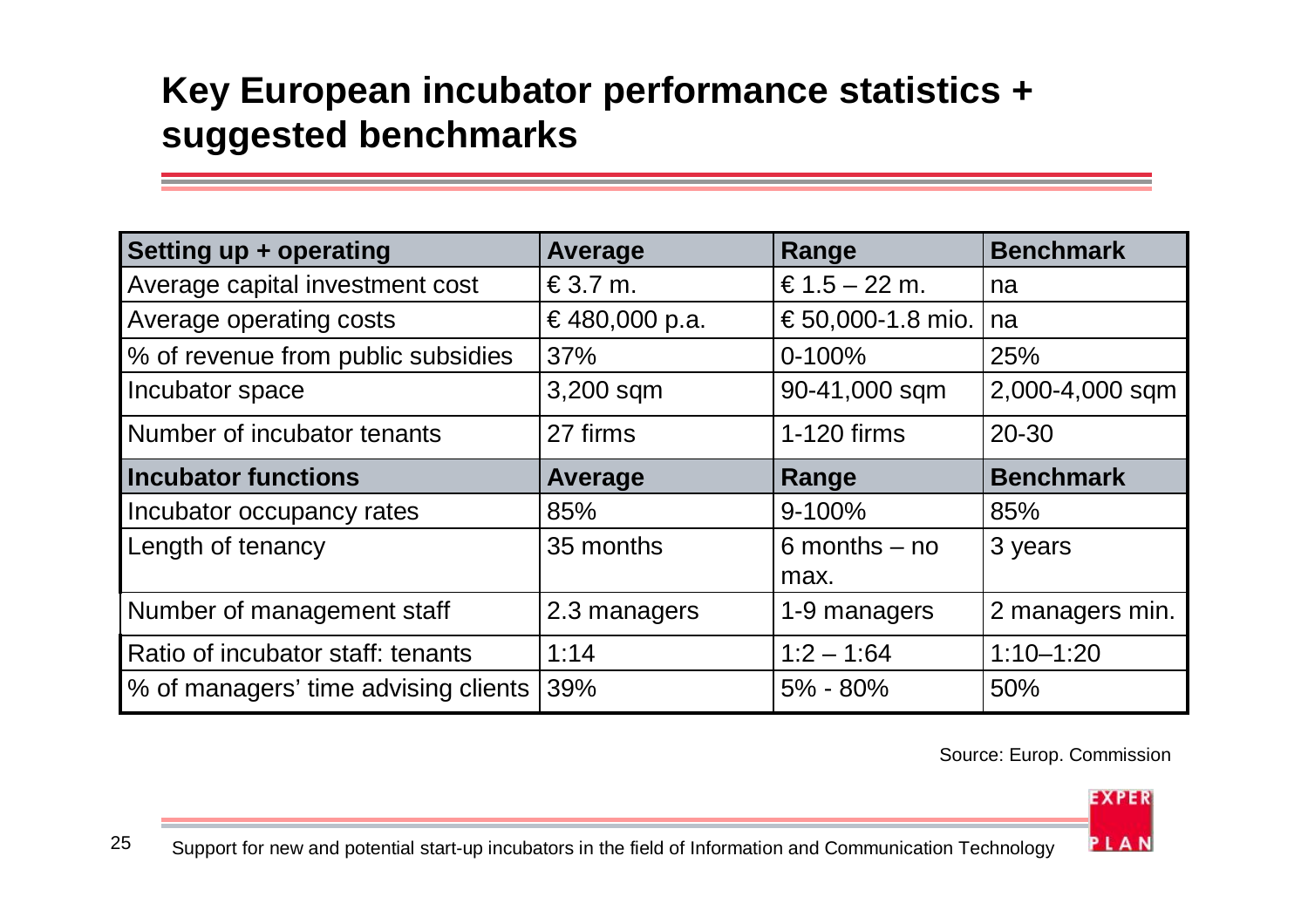# **Operational Environment of a business incubator**

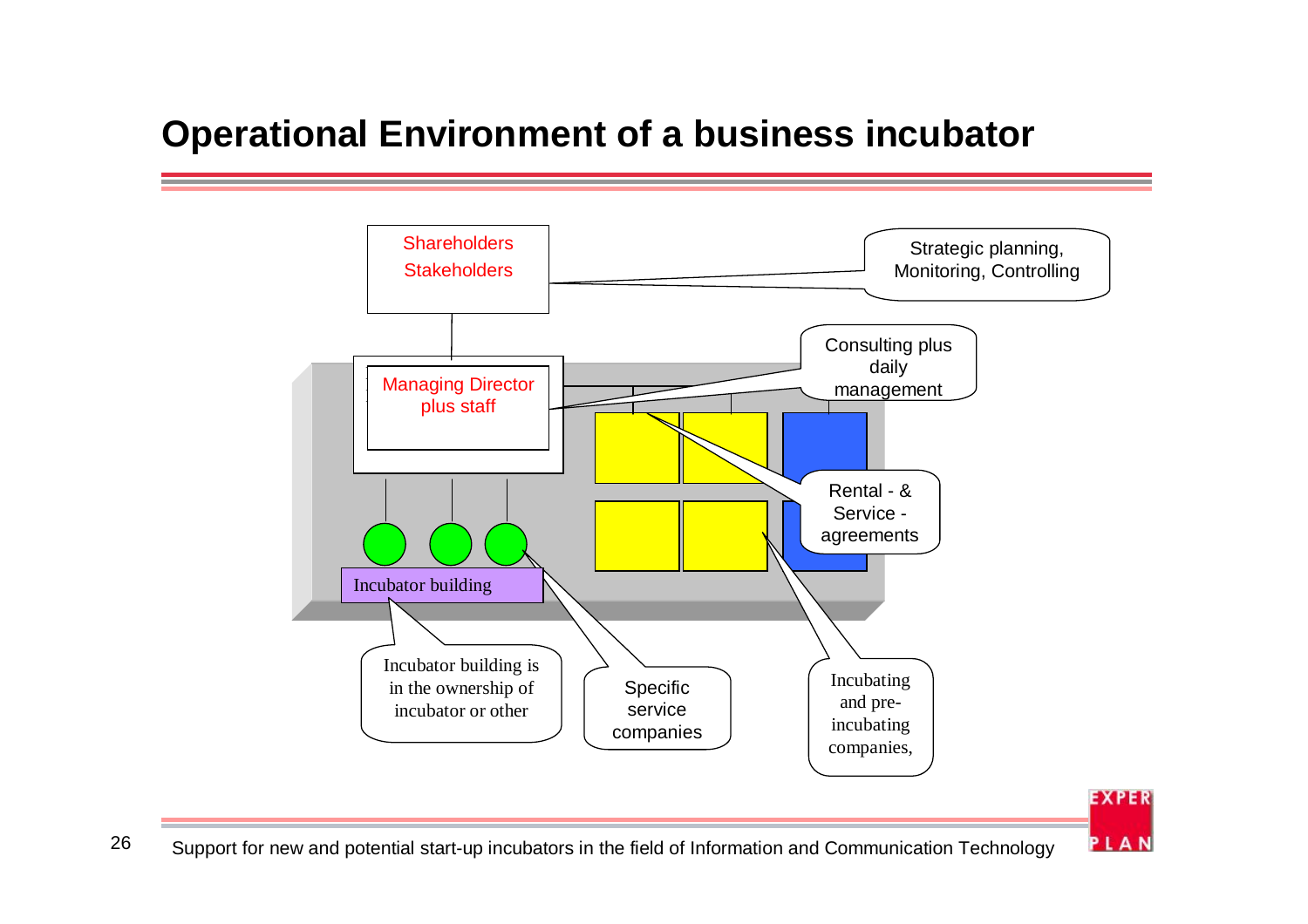#### **Organisation, operation + financing** *(cont.)* **Legal structure – typical management structure (Minimum!)**

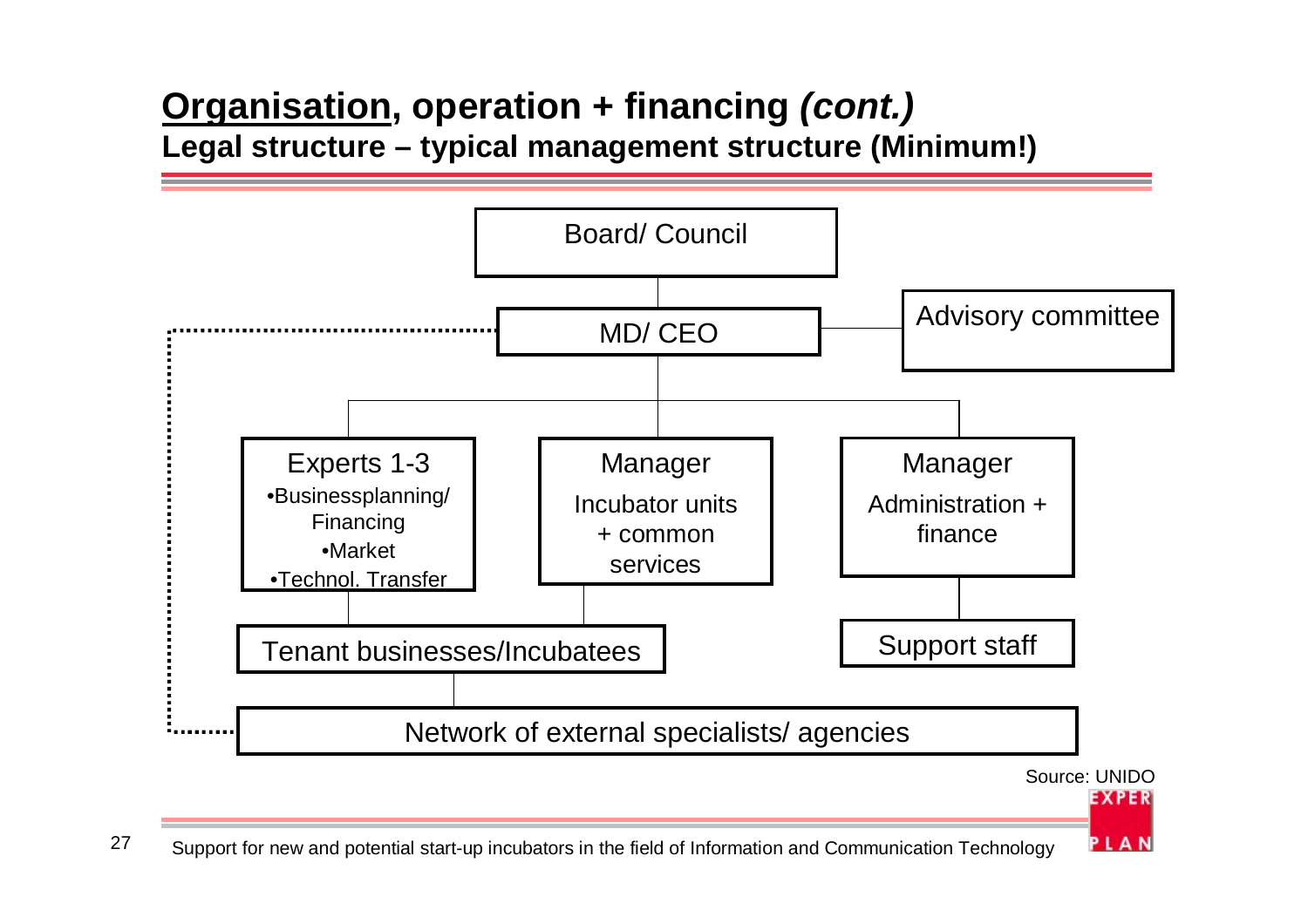### **Organisation, operation + financing** *(cont.)* **Legal structure**

- § **Typical partners**: local authorities, RDA, business associations, chamber of commerce, chamber of handicraft, banks, HEIs, R&D institutions, private firms
- § Probable nature of relation between **promoters + objectives**:
	- § Public  $\times \emptyset$  job + enterprise creation
	- § University  $\times \emptyset$  transfer of technologies; commercialisation of academic research
	- § Private  $\times \emptyset$  real estate investment, financing, social responsibility

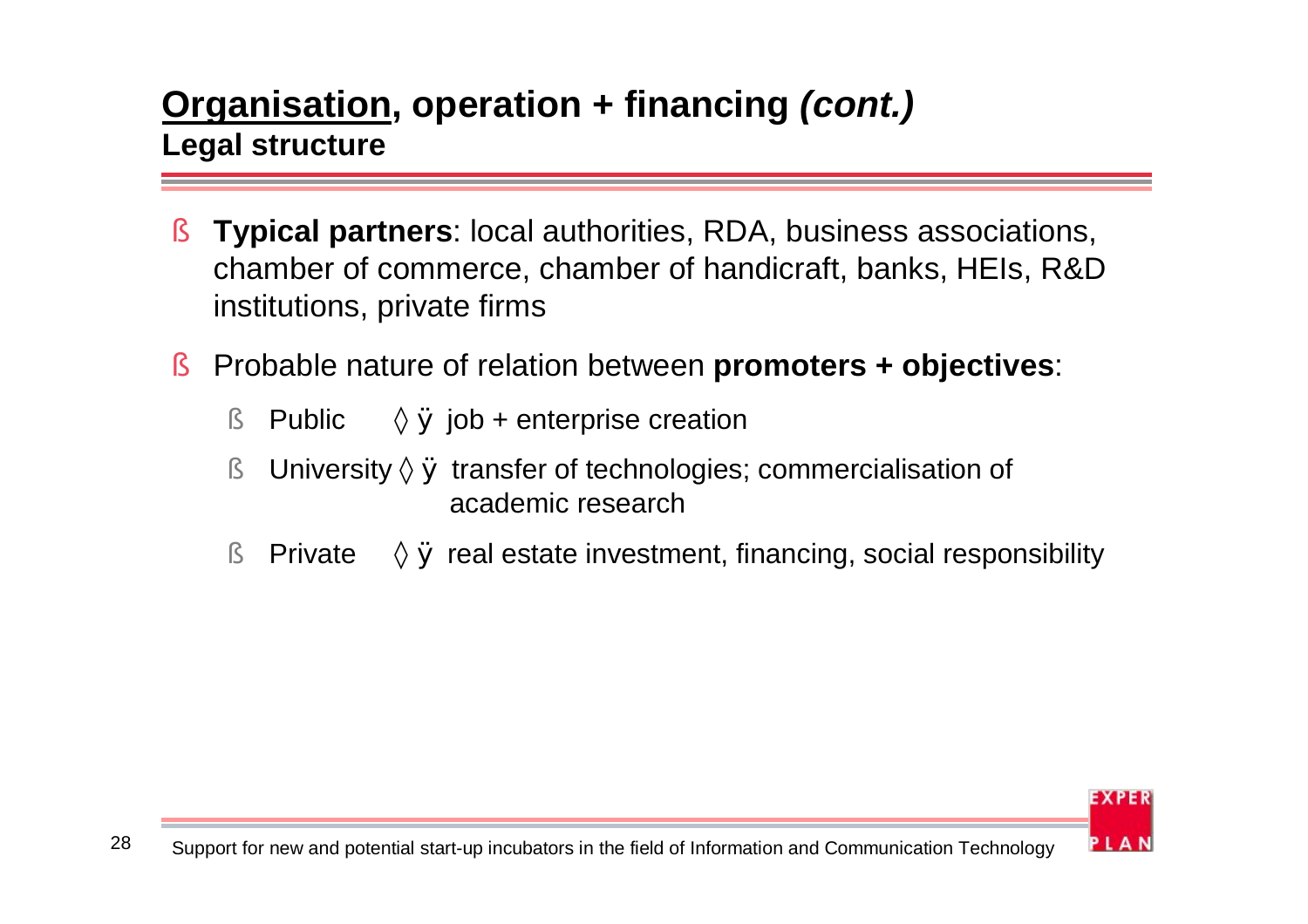### **Organisation, operation + financing** *(cont.)* **Enterprise-like operation + PPP**

- § Business incubators: generally legally incorporated as
	- § Companies with limited liability (joint stock company, Incorporated or limited liability co.)
	- § Association
	- § Foundation
- § Public Private Partnership (**PPP**) is most recommendable
- § Relatively few business incubators operate as **'for profit'** organisations; generally impossible in the short + medium-term
- § Few incubators also are just part (department) of a University or Science Park holding or governmental organisation

**EXPER**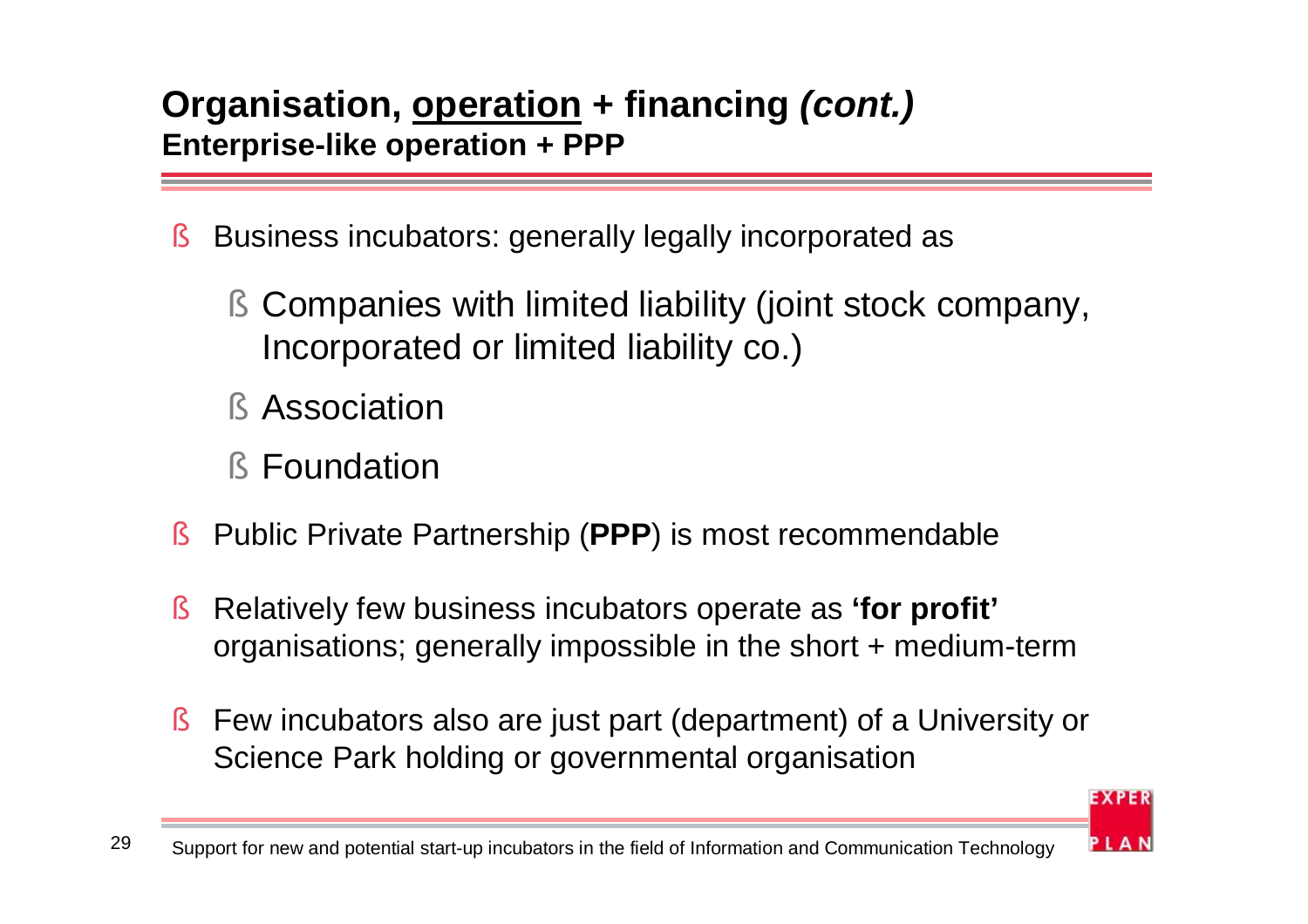#### **Organisation, operation + financing** *(cont.)* **Group 1: investments for building + infrastructure**

- § Incubators should be operated and financed as enterprises
- § With equity  $+$  loan capital as any other industrial estate –
- § Equity capital can be replaced by a resp. share of public subsidies
- § Loan capital usually financed by a long-term (medium-term) mortgage

#### § **Alternatives for municipalities/ regional governments**:

- § **Donation** of buildings or
- § **Lease** at **nominal rates** or to
- § **Guarantee rent** of a privately owned/ financed building

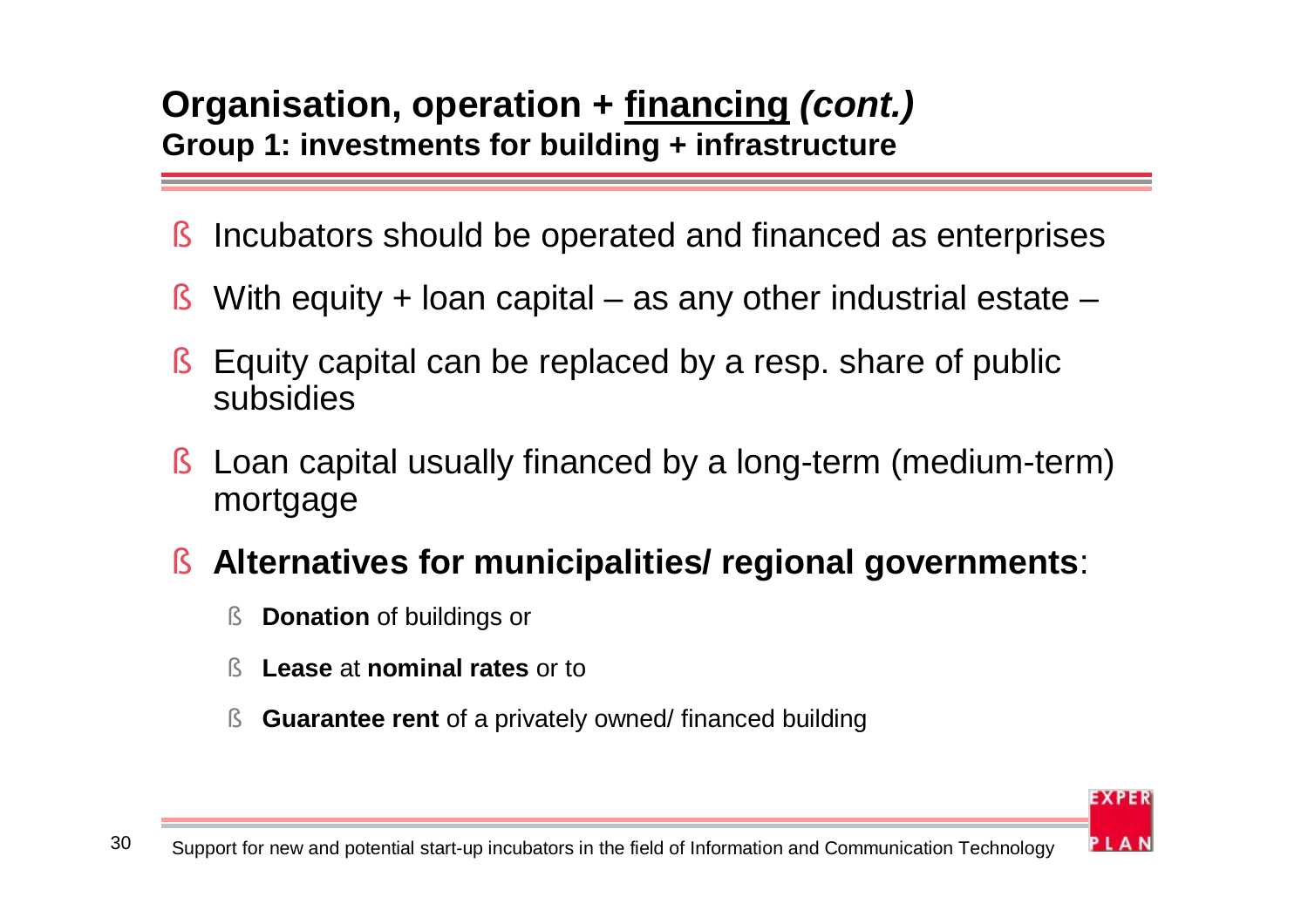# **Organisation, operation + financing** *(cont.)*

**Group 2: costs for getting started + operation**

- § Costs for personnel, expenditures for energy, maintenance, cleaning, security, marketing, external services etc.
- § Bigger problem concerning financing than with group 1
- § Different options to finance:
	- § **Assigning of costs directly** to tenants (difficult in starting phase; only possible if incubator is nearly full let + of minimum size (> 3.000 sqm))
	- § Charging **lump sums** (fixed monthly amount or related to space)
	- § Use of equity capital and/or **subsidies** in start-up phase of the incubator
	- § Cross financing by rents
	- § Sale of (consulting) services to **external customers**
	- § Project work



**EXPER**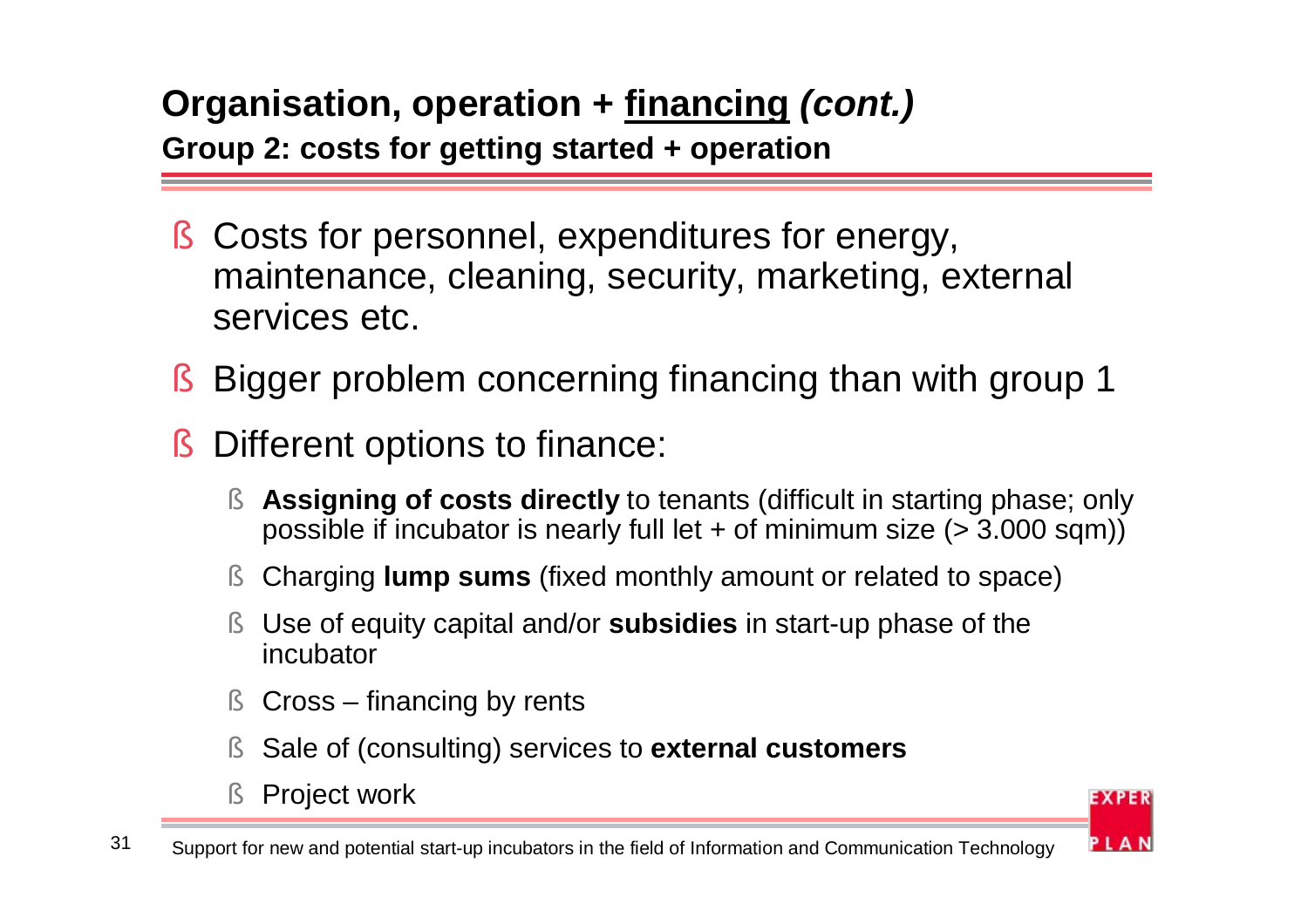### **Key success factors for technology incubators**

- § Significant regional demand for an TBI
- § Broad support from different stakeholders
- § Adequate incubator building (free)
- § Secured long-term financing
- § Clear entry- and exit criteria
- § Actively embedded into a national and international network
- § High professional, dedicated and qualified long term staff from different educational background



**EXPER**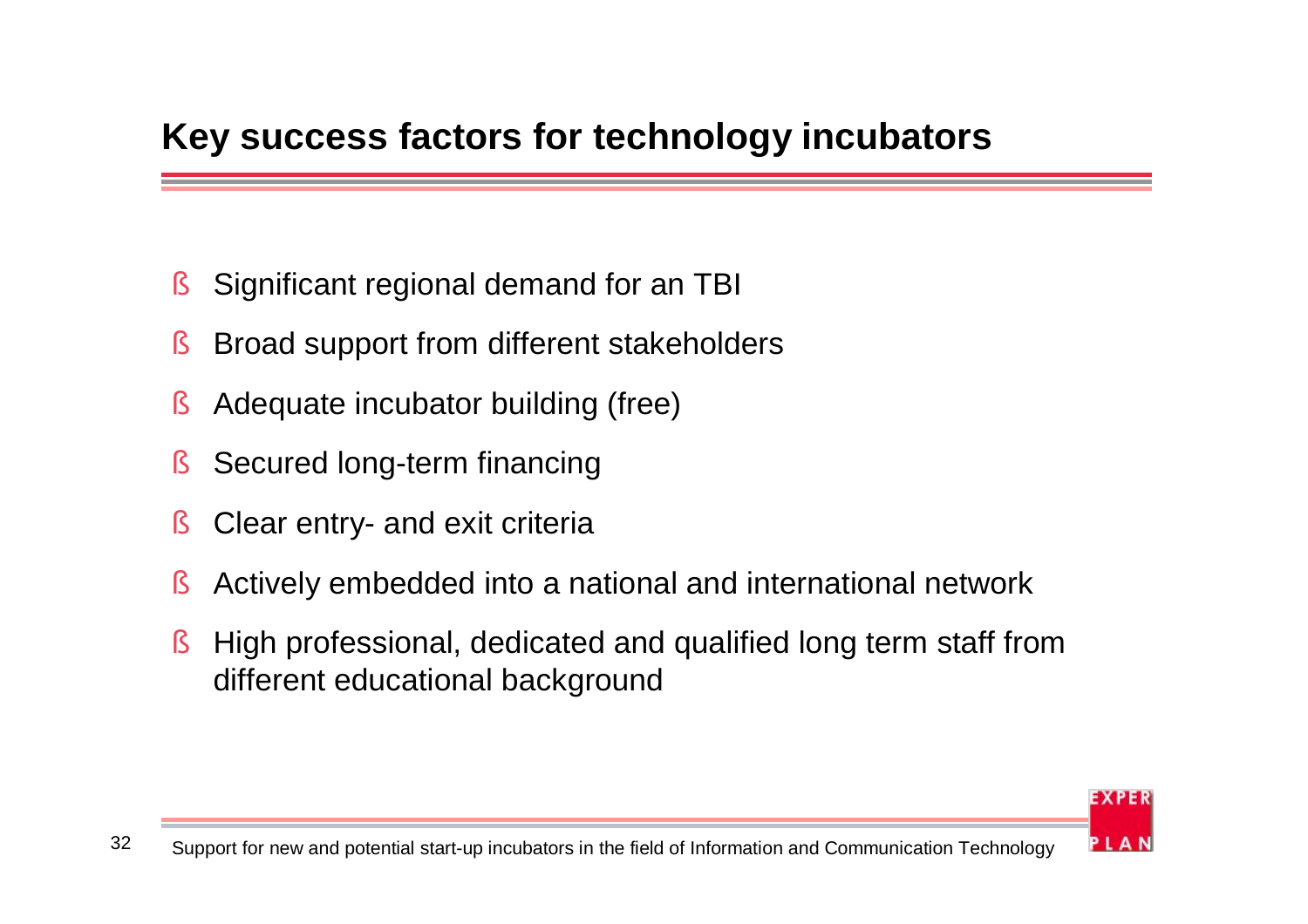# **Thank you for your attention.**

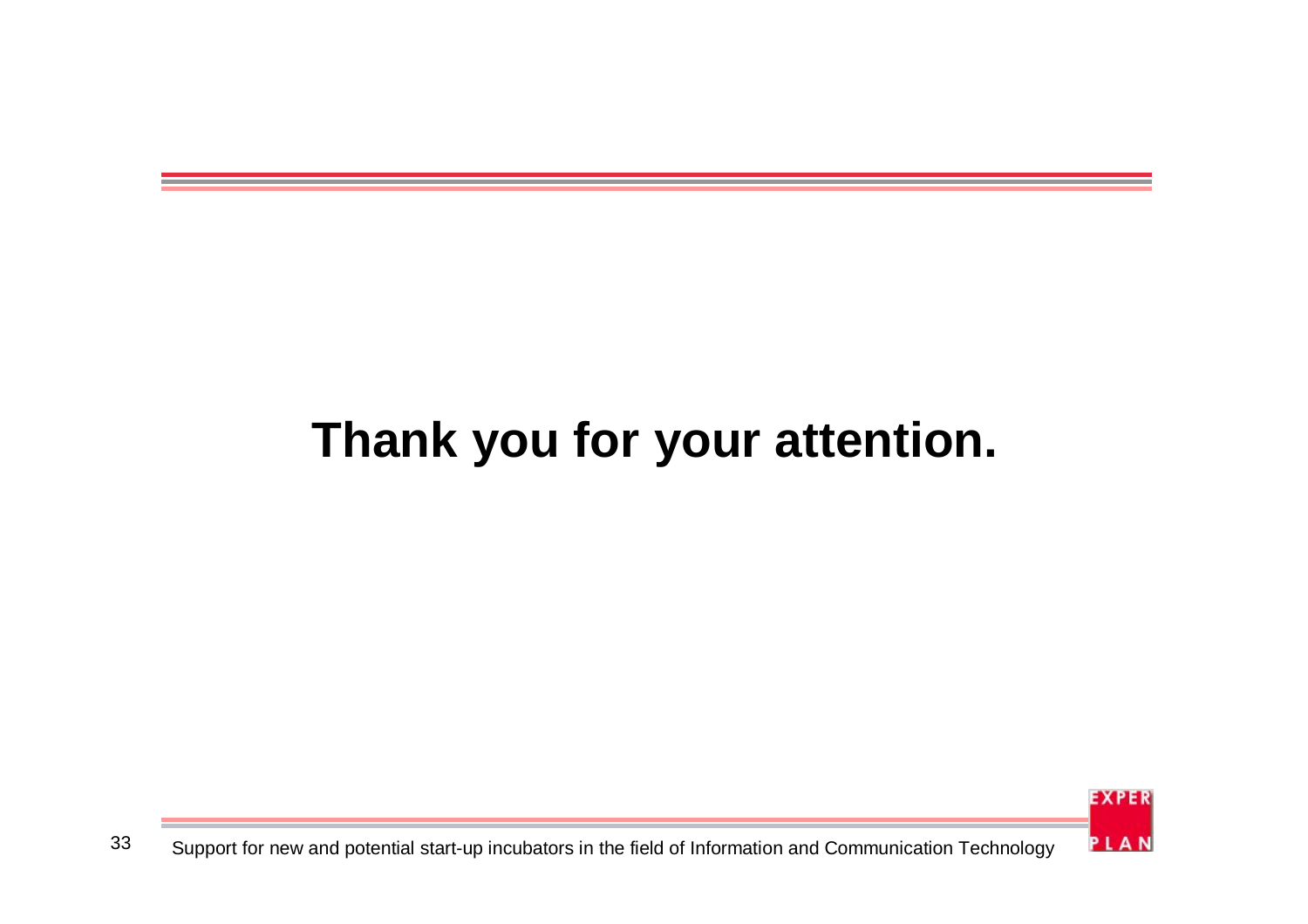# **Links**

- § European Commission/ Promotion of entrepreneurship: [http://europa.eu.int/comm/enterprise/entrepreneurship/support\\_measures/i](http://europa.eu.int/comm/enterprise/entrepreneurship/support_measures/i) ncubators/index.htm (\*\*\*)
- § EU Business incubators case studies: [http://europa.eu.int/comm/enterprise/entrepreneurship/support\\_measures/i](http://europa.eu.int/comm/enterprise/entrepreneurship/support_measures/i) ncubators/map\_case\_studies.htm (\*\*\*)
- § OECD-Leed Programme (Local economic and employment development): <http://www.oecd.org/EN/home/0,,EN-home-545-5-no-no--no,00.html> (\*\*\*)
- § WorldBank/ Infodev incubator initiative: <http://www.infodev.org/incubator/>
- § UNIDO/ Business Incubators:<http://www.unido.org/en/doc/3736>
- § APCTT Asian + Pacific centre for transfer of technology <http://www.apctt.org>
- § SPICE Science Park and Innovation Centre Experts: <http://www.spicegroup.de/>

(\*\*\*)= very comprehensive upto date information; recommended**EXPER**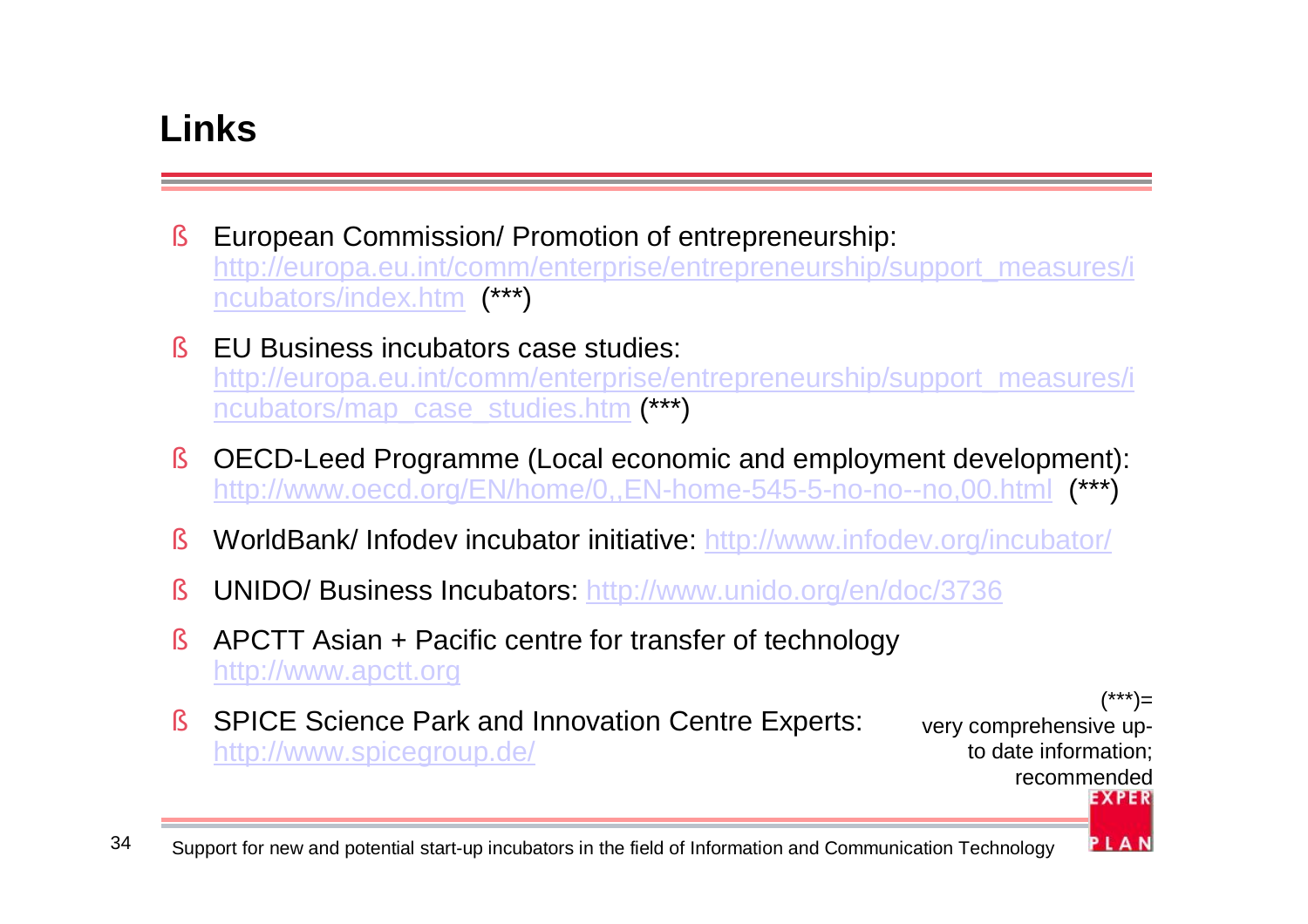# **Links** *(cont.)*

- § EU Business Incubator Database:<http://www.cordis.lu/incubators/>
- § EBN European Network of Business and Innovation Centres: <http://www.ebn.be/>
- § AdT German Assocation of Technology + Incubation Centres: <http://www.adt-online.de/>
- § Database on German Centres: <http://www.adt-online.de/zentren/standorte.htm>
- § Links to international incubation associations +organisations: <http://www.infodev.org/incubator/annex1.htm>
- § Business Incubators Worldwide Database: <http://www.smallbusinessnotes.com/incubation.html>
- § NBIA:<http://www.nbia.org/>

**EXPER**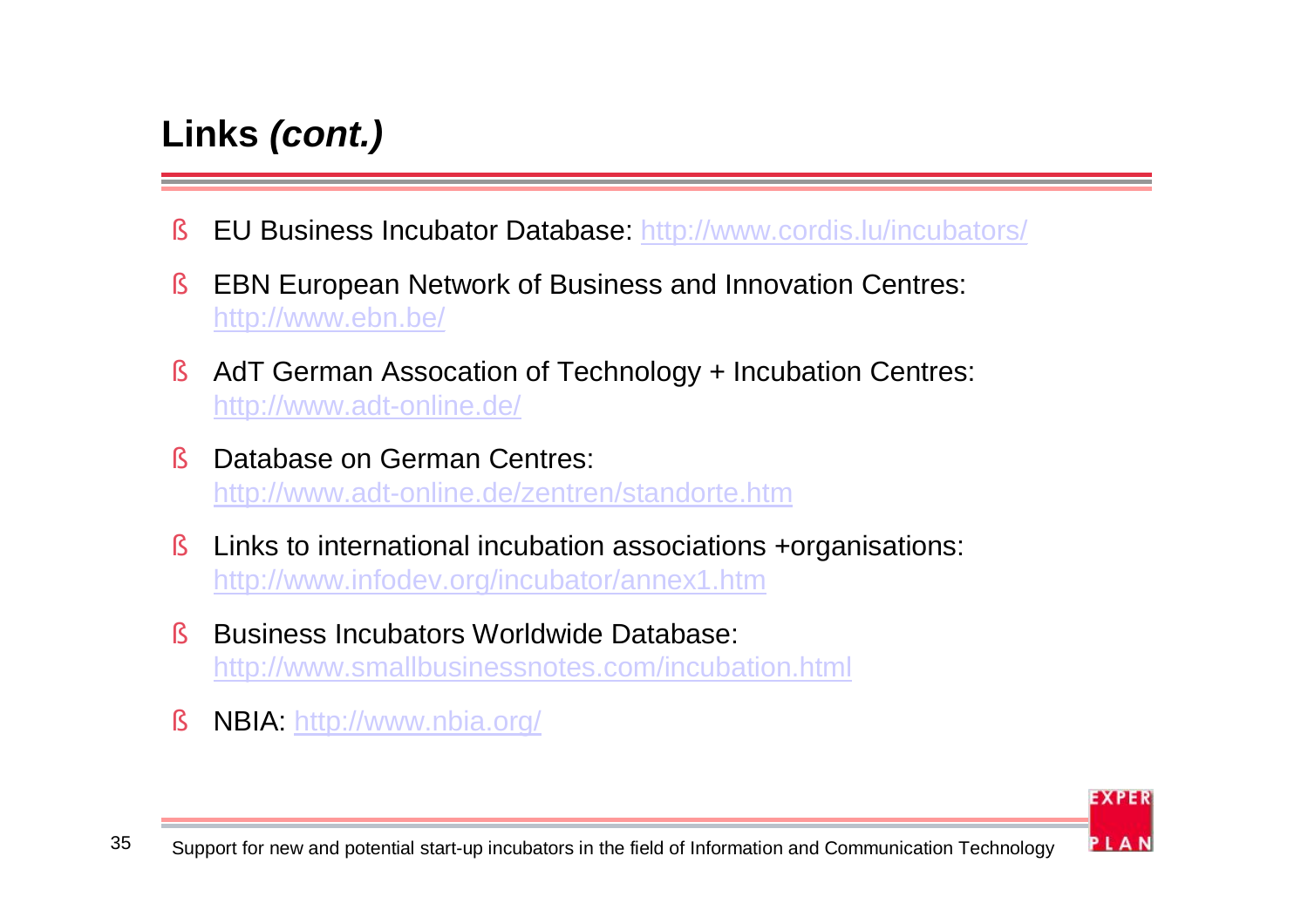# **Links** *(cont.)*

- § Asian Association of Business Incubation AABI: <http://www.aabi.info>
- § Japan Association for New Business Incubation JANBO: [http://www.janbo.gr.jp/eng/e\\_index.html](http://www.janbo.gr.jp/eng/e_index.html)
- § Korean Business Incubation Association KOBIA: <http://www.kobia.or.kr/english/index.php>
- § China Business Incubator Association
- § Business incubator development programme: <http://www.wtec.org/loyola/bid/bid-eng.html>
- § Business e-Coach for Asia-Pacific SMEs: <http://www.technology4sme.com/ecoach/index.htm>
- § Best practice in business incubator management: <http://www.uark.edu/~genesis/about/bestpracrpt.pdf>

**EXPER**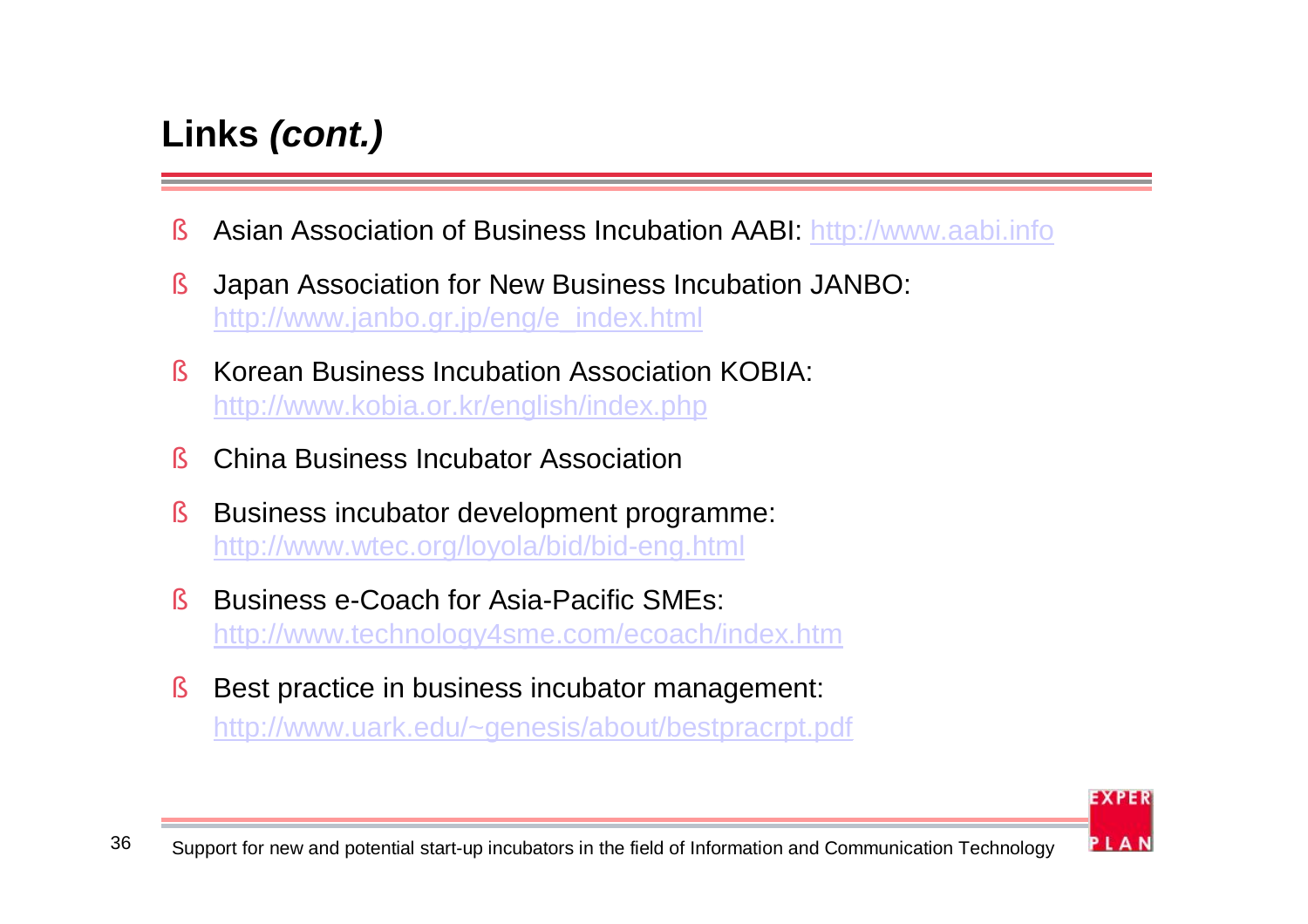### **Sources**

- § UNIDO: Practical guidelines for business incubation systems. New York.
- § European Commission/ Enterprise DG (2002): Benchmarking of business incubators. UK/Brussels.
- § OECD (2003): Entrepreneurship and local economic development Programme and policy recommendations. Paris.
- § Lalkaka, R. (1997): Lessons from international experience for the promotion of business incubation systems in emerging economies. UNIDO. New York.
- § SPICA Directory (2001) Science Park and Innovation Centre Associations. Berlin.
- § Dietrich, F./ Fiedler, H./ Nagy, P. (1996): The concept of business incubators and innovation centres. ICECE-Focus, Vol. 1. Berlin.